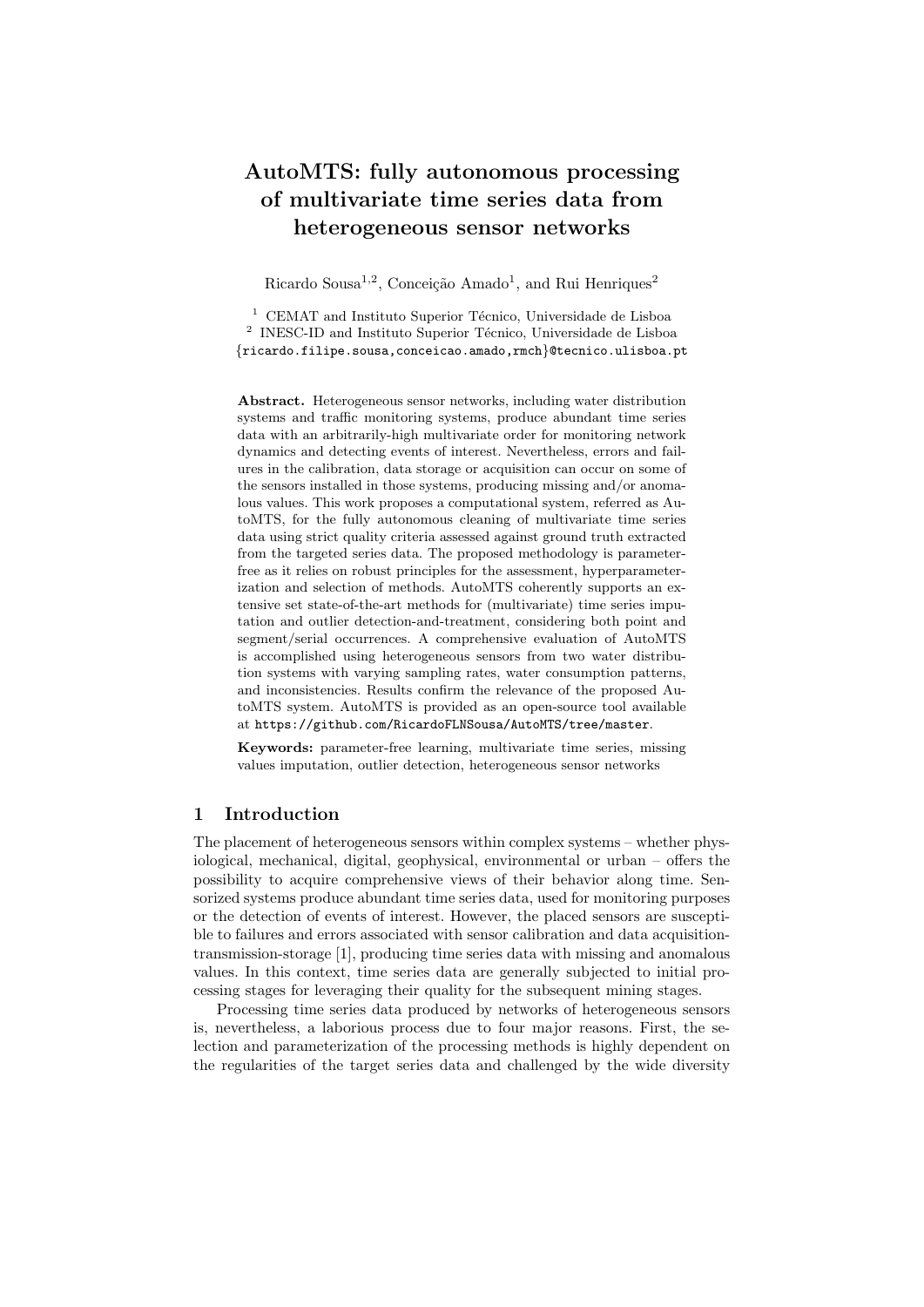of approaches currently available. Second, the profile of errors can be diversified, each leading to different processing choices. In this context, the type and amount of anomalies and missing values can largely affect decisions. Third, different types of sensors – such as water flow, pressure and water quality sensors in water distribution systems – may benefit from dissimilar processing methods. In fact, sensors of the same type but with singular calibrations, sampling rates, or positioning within the monitored system can as well benefit from different choices. Fourth and finally, different systems equipped with identical sensors do not necessarily benefit from the same processing options. Consider water distribution network (WDN) systems, water consumption patterns can highly vary between WDNs or along time, impacting decisions. Also, different WDNs may be susceptible to unique externalities, affecting the profile of observed errors.

In addition, time series data processing generally yields suboptimal results. First, cross-variable relationships in multivariate time series data are commonly disregarded. For instance, flow and pressure sensors in WDNs are generally correlated, and thus co-located or nearby sensors can guide the treatment of lowquality series data. Second and understandably, optimal decisions are challenged by the wide diversity of available processing approaches, multiplicity of sensors, and profile of errors observed per sensor.

This work proposes a methodology for the fully autonomous cleaning of multivariate time series that is able to address the introduced challenges. The proposed methodology, referred as AutoMTS (Autonomous Multivariate Time Series data processing), offers three major contributions. First, AutoMTS provides strict guarantees of optimality as it places robust processing decisions against ground truth extracted from the targeted series data. To this end, series data are automatically explored in order to detect conserved segments and identify the profile of observed errors, which are then planted in the conserved segments for the sound comparison of available processing choices.

Second, AutoMTS provides a comprehensive coverage of available processing options, currently providing over twenty state-of-the-art methods for missing imputation, outlier detection and gross-error removal from time series data. Particular attention was placed to guarantee the presence of state-of-the-art methods able to consider cross-variable dependencies in the presence of multivariate time series data. Also, we further guarantee the presence of methods able to deal with both point and segment/serial missing and outlier values.

Third, AutoMTS is parameter-free as it relies on robust principles to assess, hyperparameterize and select state-of-the-art processing methods.

To assess the significance of the proposed contributions, AutoMTS is extensively evaluated in two water distribution network systems with heterogeneous sensors, producing observations at varying sampling rates, and subjected to unique water consumption patterns and error profiles.

The gathered results confirm the relevance of the proposed AutoMTS methodology, highlighting that processing choices are highly specific to each sensor and thus guarantees of optimality can only be provided under comprehensive and robust assessments. Also, results further offer a thorough comparison of stateof-the-art imputation and outlier detection methods, assessing their ability to handle diverse error profiles in real-world series data with varying regularities.

AutoMTS is provided as both a graphical and programmatic tool satisfying strict usability criteria.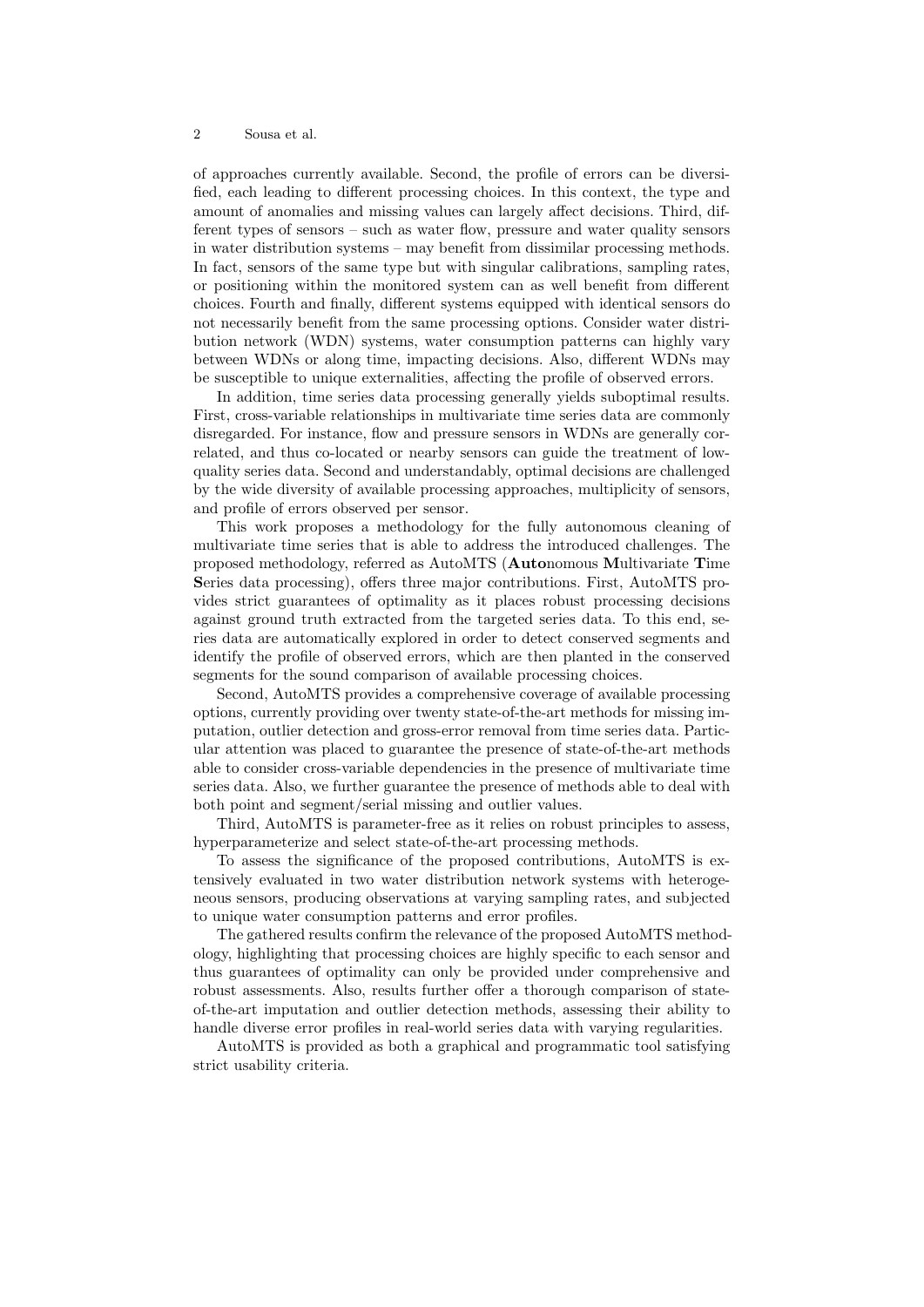The manuscript is structured as follows. Section 2 provides essential background and surveys recent contributions on time series data processing. Section 3 described the AutoMTS approach. Section 4 comprehensively assesses the adequacy of AutoMTS using two real-world heterogeneous networks as study cases. . Finally, concluding remarks and major implications are synthesized.

## 2 Background and related work

This section offers a structured view on how to process inconsistencies in (multivariate) time series, providing essential background, surveying recent contributions, and describing the preprocessing methods implemented in AutoMTS.

Time series data processing. Signals produced by sensors are generally represented as *time series*, an ordered set of observations  $\mathbf{x}_{1..T} = (\mathbf{x}_1, ..., \mathbf{x}_T)$ , each  $\mathbf{x}_t$ being recorded at a specific time point t. Time series can be univariate,  $\mathbf{x}_t \in \mathbb{R}$ , or *multivariate*,  $\mathbf{x}_t \in \mathbb{R}^m$ , where  $m > 1$  is the order (number of variables).

Errors associated with the calibration, measurement, storage, logger communication and synchronization of sensors are associated with inconsistencies on the produced time series. As a result different types of errors can be observed, including: 1) anomalous values, 2) missing values; 3) duplicate values; 4) atypical values or gross errors (impossibilities in a given domain); and 5) incorrectly timestamped observations (arbitrarily-high sampling delays).

Low-quality data can be rectified. The task of *preprocessing time series* is the process of leveraging quality data to facilitate the subsequent extraction of useful information from the time series. In this context, cleaning the identified inconsistencies is an important step, and the one targeted in this work.

Time series can be decomposed into trend, seasonal, cyclical, and irregular components using additive or multiplicative models [2]. Processing can take place on the original series or separately on each component. Classical approaches for time series analysis generally rely on statistical principles, including autoregression, differencing and exponential smoothing operations to either detect deviations from expectations as well as to impute missing values [3].

Time series typically have an internal structure with domain-specific meanings. In this context, normalization, resampling, piecewise aggregate approximation, symbolic aggregate approximation, and transformations (including Fourier, Wavelet and other forms of window-based feature extraction) can support the analysis of the internal structure of time series. However, finding suitable representations is highly dependent on the subsequent mining ends and therefore is not considered part of the processing pipeline proposed in our work.

Missing value imputation. Missing observations, commonly referred as missing values, can be characterized by the underlying stochastic processes that describe their occurrence: i) missing completely at random (MCAR) where there is no distribution characterizing their occurrence, generally caused by punctual problems on data transmission-storage-acquisition; ii) missing at random (MAR) where missings are independent of the value of the observation but dependent on the other non-missing observations (e.g. sensor malfunction under high temperatures); and iii) not missing at random (NMAR) where missings essentially depend on the value of the observation (e.g. sensors failing measuring high pressure). Complementary, missing values can be described by their  $type$  – whether point, sequential or mixed similarly to outliers – and amount from a given period.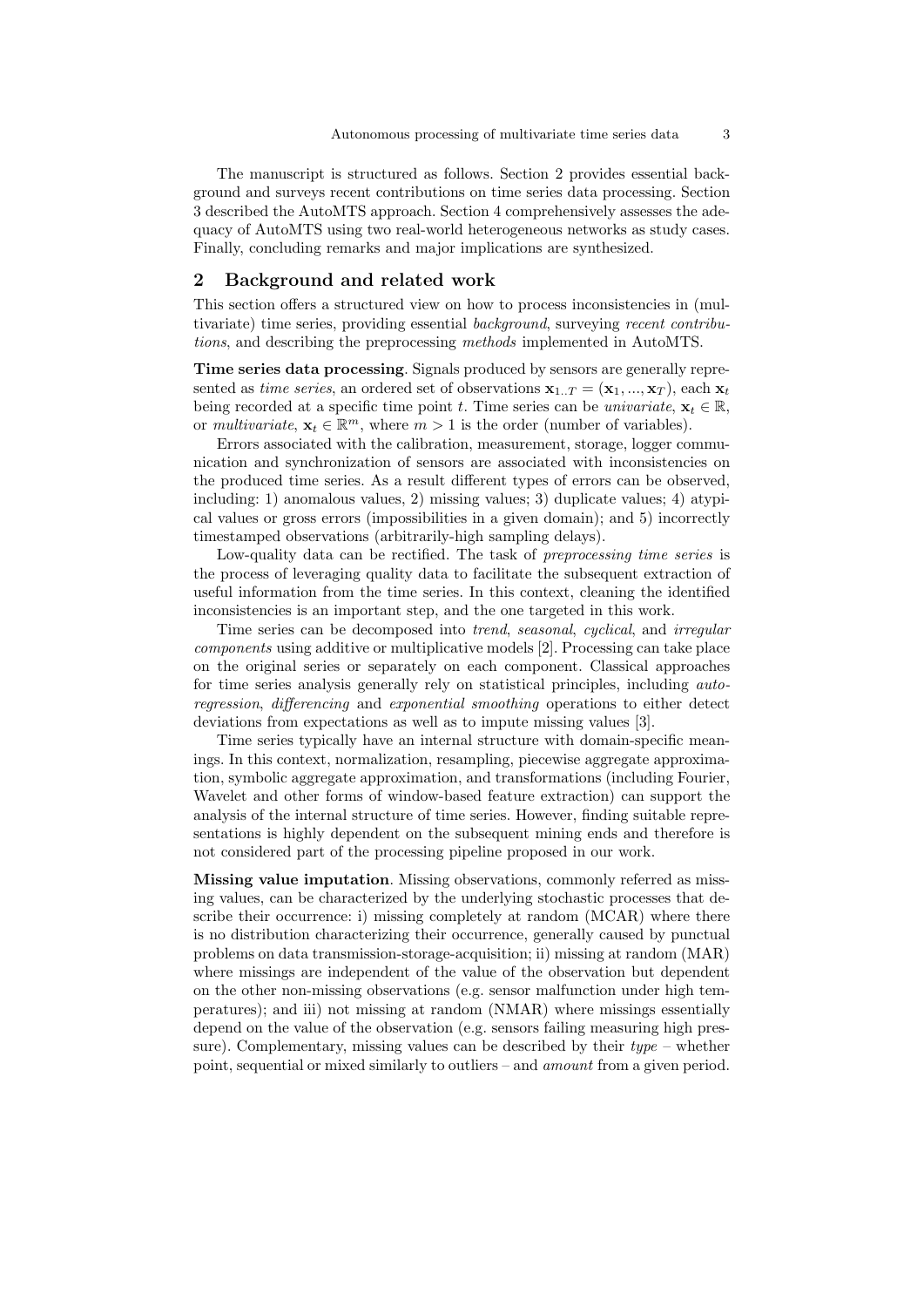There are three typical choices to deal with missing values: i) force removal, leading to gaps on the time series to be handled along the subsequent time series processing steps; ii) replace them with a dedicated value or symbol; and iii) estimate their values using imputation principles. Missing removal can be listwise (indiscriminate missing deletion) or pairwise (controlled deletion in accordance with the amount) [4]. Missing imputation can either produce hot-deck estimates from similar/nearby observations or from matched segments of the time series; or cold-deck estimates from external time series datasets [4].

Last observation carried forward (LOCF) and next observation carried backward (NOCB) are simplistic methods based on the closest available observation. Linear interpolation linearly combines last and next observations. Usually, the seasonal component is removed at the beginning and included after linear interpolation is done. Moving average (MA) can include further observations to estimate the missing value,  $\hat{\mathbf{x}}_t = \frac{1}{m} \sum_{j=-k}^{k} \mathbf{x}_{t+j}$  where  $[t-k, t+k]$  is a centered window of  $2k+1$  length (also termed order). When the sequential values are all missing observations, the window size can dynamically expand until two nonmissing values occur. In this context, linear interpolation is a moving average or order 2. Average (median) imputation corresponds to a moving average (median) with unbounded order, imputing the average (median) of all non-missing occurrences. The expectation maximization algorithm (EM) has been also suggested for estimating missing observations within multivariate time series data, although in its original form disregards time dependencies. Amelia combines the EM method with bootstrapping to impute missing values in time series data using principles from multiple imputation. Classical approaches for time series modeling, including SARIMA and Holt-Winters [3], are also viable imputation candidates when time series have well-established regularities.

k-nearest neighbors (kNN) can be applied to impute both point and sequential missings from (multivariate) time series. To this end, time series are subjected to segmentation, and the value estimates inferred from the closest neighbor subsequences. Particular attention should be paid to its parameterization, as kNN performance highly depends on the selected distance (e.g. ability to tolerate shift and scale misalignments on the time and amplitude axes) and number of neighbors. In the presence of multivariate time series data, MissForests [5] uses principles from random forest approaches to deal with mixed-variables (relevant when dealing with heterogeneous sensors) in accordance with the frequency of missing values (chained principle). Despite its role, it neglects time dependencies between observation. The time-extended version of multivariate imputation by chained equations (MICE) [6] is able to addresses such drawback while still accounting for cross-variable dependencies.

Osman et al. [4] proposed an ensemble approach that selects between classical imputation techniques (such as moving average) and modern alternatives in accordance with the type (MAR or MCAR) and amount of missings. In addition to some of the surveyed methods, modern imputation techniques further include reconstruction methods based on principal component analysis [7] and machine learning techniques such as Gaussian process regression, tensor-based methods [8], and neural networks, specially auto-associative neural networks [9].

Moritz et al. [10] extensively compares multiple-imputation approaches by deleting observations from time series with varying trend and seasonal charac-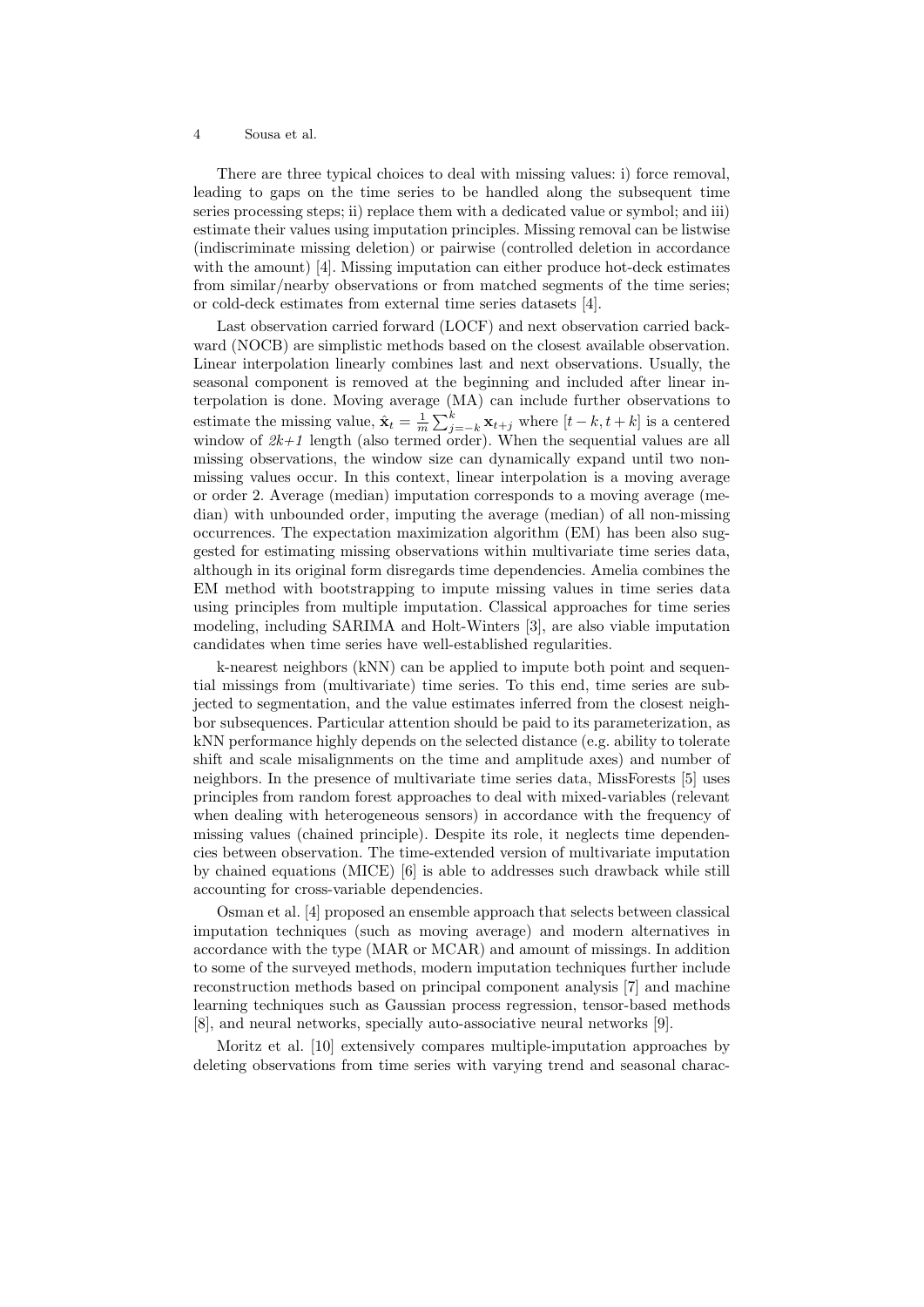teristics. Multiple-imputation approaches rely on multiple estimates to reduce biases. For instance, Aggregated values [11] is an estimator from mean estimates collected at multiple temporal granularities (overall, yearly, monthly and daily mean). Seasonal Kalman filters and model-based approaches have been also applied within multiple-imputation settings [12, 10].

Imputation methods have been also proposed in the context of specific domains. In water-energy-gas distribution systems, the well-recognized Quevedo method [13] estimates missings from observations collected at similar periods from previous days, weeks, months and years. Barrela et al. [14] further proposed a estimator that combines both forecast and backcast missing observations values generated by TBATS and ARIMA models, accommodating multiple seasonality.

Time series outlier detection. Outliers are observations significantly deviating from expectations as to arouse suspicion of being generated by a different mechanism [15]. Outliers can occur in point or serial forms. Point outliers (also referred as punctual or singular outliers) can be detected against the whole series (global outliers) or against observations that occur on nearby time points or share the same context (local/contextual outliers). Sequential outliers (also referred as segment or serial outliers) are anomalous subsequences of contiguous observations. Outliers can be further characterized in accordance with their causation and impact [16]: additive outliers affect the time series for a single time period; level shift outliers have preserved/continuous effects; temporary change outliers show an exponential decaying over time; and innovational outliers affect the nearest subsequent observations. Outlier analysis generally comprises anomaly scoring, detection and treatment steps. Treatment either denotes the removal (planting missing values) or re-estimation of outlier values. Approaches for outlier analysis are generally categorized according to distribution-based, depthbased, distance-based, density-based and clustering-based approaches [17].

Outlier analysis can be applied on the raw time series or over its irregular component once decomposed. Simple methods for point outlier detection rely on deviation criteria or inter-quartile ranges assessed on the irregular component. Generally, this class of methods fits empirical or statistical distributions and fix thresholds on what it is expected to occur. Despite their simplicity, time dependencies are disregarded. Local outlier factor (LOF) [18] approach minimizes this drawback by computing anomaly scores based on the local density of an observation with respect to its neighbours where the neighborhood criteria can include temporal and cross-variable distances. Isolation forests [19] recursively generate partitions from multivariate series data by randomly selecting a feature and a split value for the feature. Presumably the anomalies need fewer partitions to be isolated compared to "normal" points, thus yielding smaller trees. Parametric models from maximum likelihood estimates are also available [20].

Gupta et al. [21] provide a comprehensive survey of contributions on outlier detection over temporal data structures, including (geolocalized) time series data. The approaches to detect *point outliers* are grouped into five major categories: predictive, profile-based models, information-theoretic, classification and clustering approaches. In the context of predictive models, a score is assigned to each observation as a deviation from the estimated value. Estimates can be computed using imputation techniques for univariate and multivariate time series data previously covered. Profile-based approaches trace a normal profile for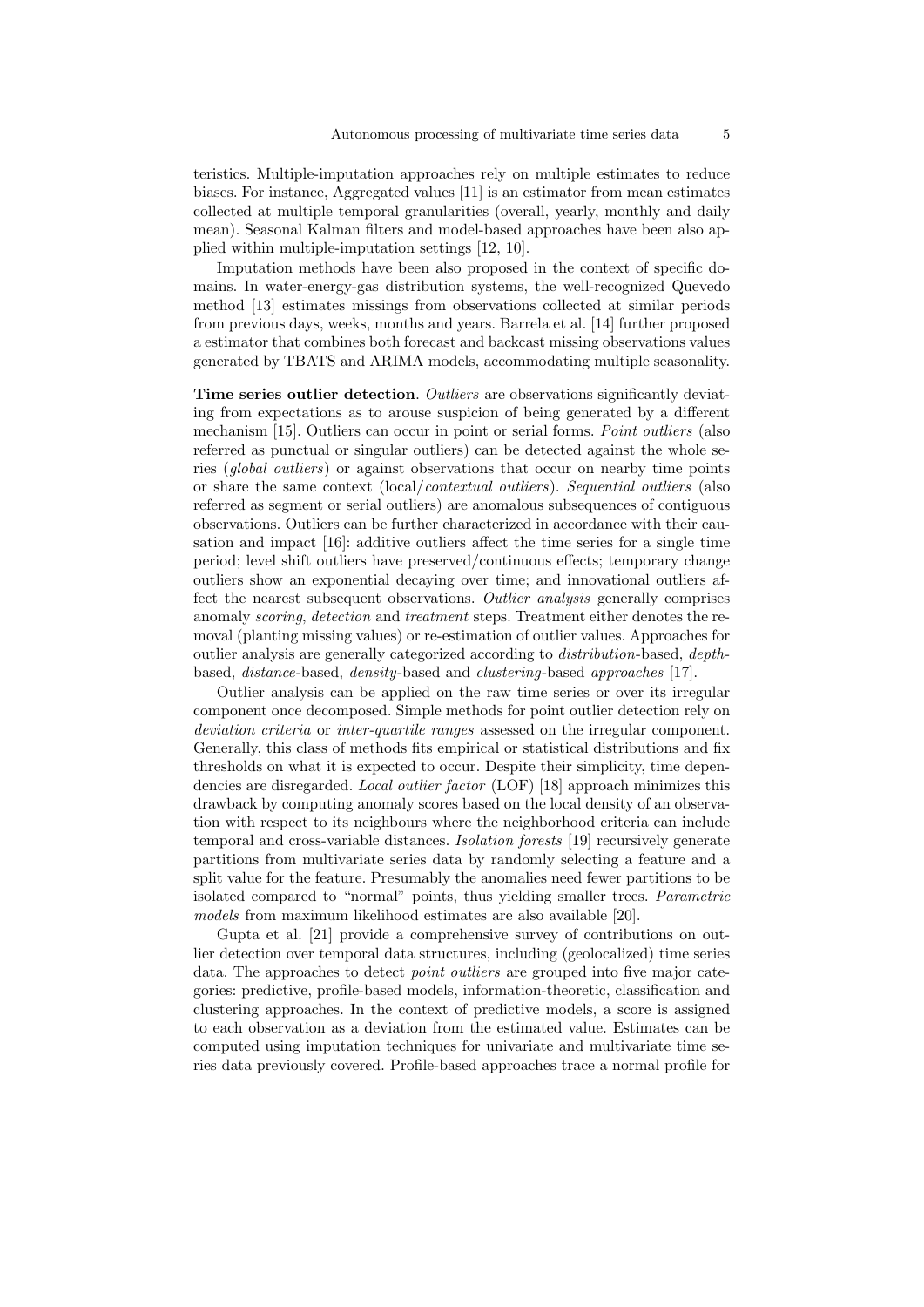the time series using classical time series models [3] and more recent advances, including recurrent neural networks that act as auto-encoders [22]. Anomaly scores are then inferred by testing deviations against the approximated profile. The principle behind the less common information theoretic approaches is that the removal of outlier results in higher abstraction ability (time series representations with lower error bound) [23].

Approaches for sequential outlier detection traditionally compare subsequences segmented under multi-scale sliding windows to identify dissimilar subsequences. Keogh et al. [24] outlines principles to surpass the computational complexity of computing pairwise time series distances between all subsequences, including heuristics to reorder candidate subsequences, locality sensitive hashing, Haar wavelets, and joint use of symbolic aggregations with augmented tries. These are used for an improved ordering of subsequences. An additional challenge is the fact that sequential outliers may have an arbitrary length. Chen et al. [25] proposed a new class of approaches that satisfy this premise: a pattern (subsequence of two consecutive points) is defined and outliers are composed of infrequent patterns on either the original time series or compressed time series recovered after wavelet transform.

Time series clustering algorithms are as well used to detect sequential outliers. Generally, these approaches segment the inputted series to identify anomalous segments, paying particular attention to distance metrics between time series (including metrics to tolerate misalignments) and barycenter criteria whenever applicable. Understandably, traditional clustering algorithms can be also applied to detect outliers from (multivariate) time series by assuming independence between observations. HOT SAX [26] also offers the possibility to detect sequential outliers, referred as time series discords, from symbolic representations of the time series. HOT SAX, originally prepared to detect global sequential outliers, was later on extended towards local sequential outliers [27].

Other inconsistencies. In the presence of domain knowledge, *atypical values* or gross errors in time series can be detected by fixing upper and/or lower bounds on the acceptable values. Duplicate values are harder to detect as they may not necessarily result in anomalous values. Duplicates can have different causes: 1) accumulation of values from previous observations (generally preceded by missing occurrences), and 2) multiplicity of measurements within a single time step. Density-based outlier approaches are generally considered for the former case, while rule-based analysis of timestamps against sampling expectations are pursued for the latter case. Finally, irregular sampling rates observed within or between sensors or between sensors often result from faulty sensor synchronization. Diverse transforms and dedicated time series analysis algorithms have been proposed to deal with irregular measurements [28, 29].

Parameter-free and autonomous processing. The literature on autonomous selection of either parametric or non-parametric methods for time series processing is scarce, generally providing series-dependent contributions and focusing on a single processing task. Rayana et al. [30] and Zimek et al. [31] proposed ensemble principles to infer anomaly scores from multiple estimates, validated in specific data domains. Similarly, ensemble principles for imputing missing observations in time series have been proposed  $[32, 33]$ . Böhm et al.  $[34]$  introduced CoCo, a parameter-free method for detecting outliers in data with unknown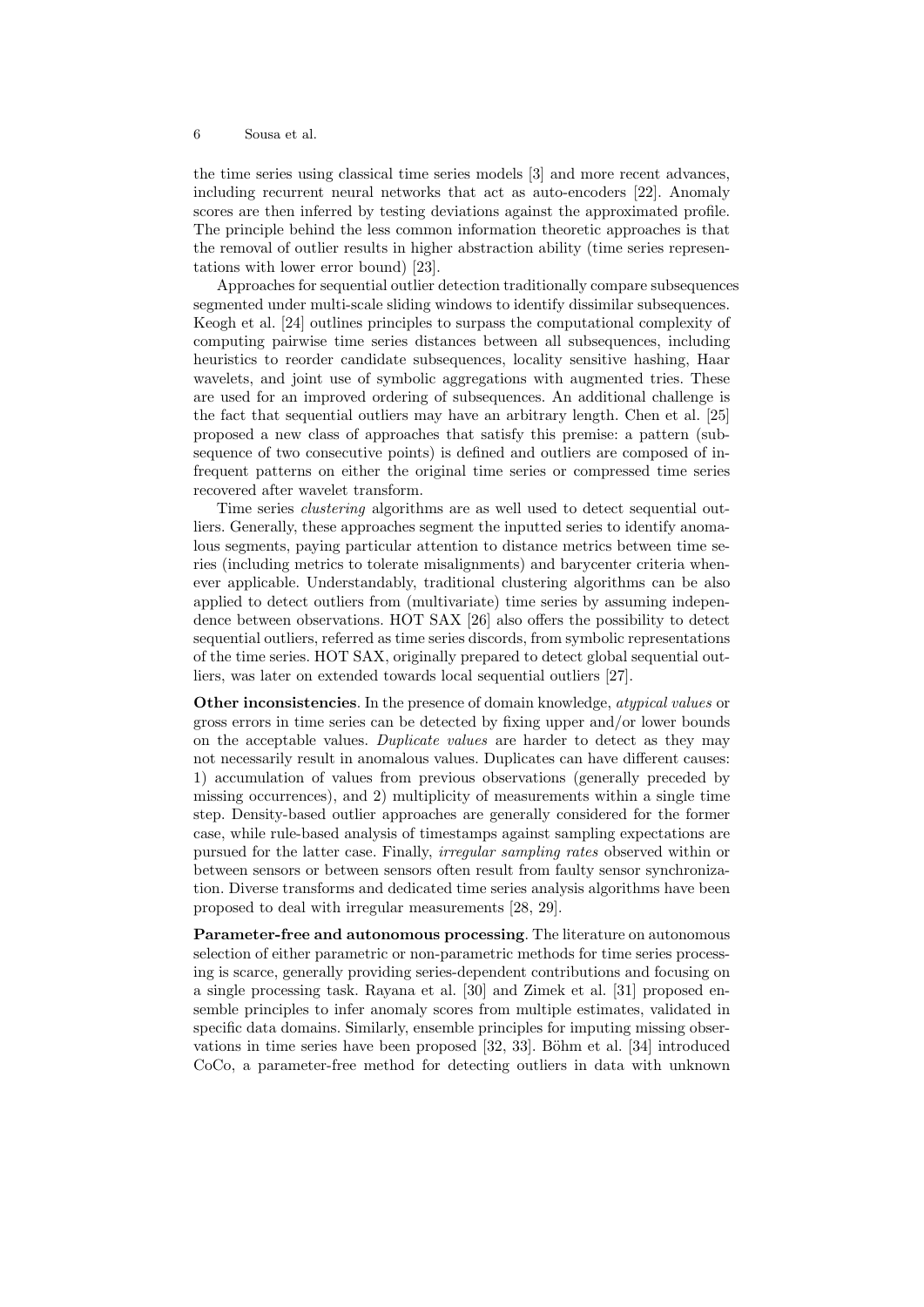underlying distributions. Despite the relevance of these contributions, to our knowledge there are not yet methodologies for autonomously assessing, parameterizing and selecting methods able to treat time series unsupervisedly. .

## 3 Solution: autonomous time series data processing

Despite the relevance of the surveyed contributions, existing time series preprocessing methods are generally oriented towards specific data regularities and types of errors. Thorough comparisons are thus necessary to place proper decisions, a generally laborious and difficult process due to the difficulty of performing objective assessments in the absence of ground truth. In this context, we propose a novel approach for the fully Autonomous processing of Multivariate Time Series data, referred as AutoMTS. AutoMTS receives as input a pointer to a database or file with the raw time series data, and produces as output the processed data without inconsistencies in accordance with strict quality criteria. Annotations, including bounds associated with the estimated anomaly scores, and performance statistics can be optionally outputted.

The AutoMTS is a parameter-free methodology, a composition of steps that guarantee the robust assessment, hyperparameterization and selection of stateof-the-art processing methods in accordance with the regularities and inconsistencies observed in the inputted series data. The major idea behind AutoMTS is to generate precise ground truth for the sound and quality-driven evaluation of available processing options. To this end, AutoMTS relies on two major principles: i) detection of conserved segments within the inputted series data, and ii) modeling the type and amount of observed errors. Under these principles, the assessment can be conducted by purposefully planting inconsistencies along the conserved segments and, depending on their length, on synthetically generated series using the approximated component-wise regularities. In this way, available processing options can be objectively assessed.

AutoMTS provides a good coverage of available processing options, providing over twenty state-of-the-art methods for missing imputation, outlier detection and gross-error removal from time series data. With the aim of handling errors of varying profile, AutoMTS incorporates processing methods able to deal with both point and serial missing and outlier values. In addition, AutoMTS is able explore the aided processing guidance provided by correlated variables within multivariate time series data. To this end, state-of-the-art processing methods . able to capture cross-variable dependencies are further supported in AutoMTS.

## 3.1 Methodology

AutoMTS is a sequential approach for preprocessing time series produced from heterogeneous networks. The four major steps are depicted in Fig.1. Given a (multivariate) time series, the first step is to treat non-cumulative duplicates through a rule-based inspection of sampling irregularities (see section 2). After the time series is cleansed of duplicates, the second step is the detection of atypical values against background knowledge. For instance, in the context of water flow and pressure sensors, lower bounds are generally zero and upper bounds fixed in accordance with pipe specifications. Atypical values are then translated into missing values to be dealt later in the process. On the third step, we detect outlier observations. This is a core step in our pipeline as the wide-diversity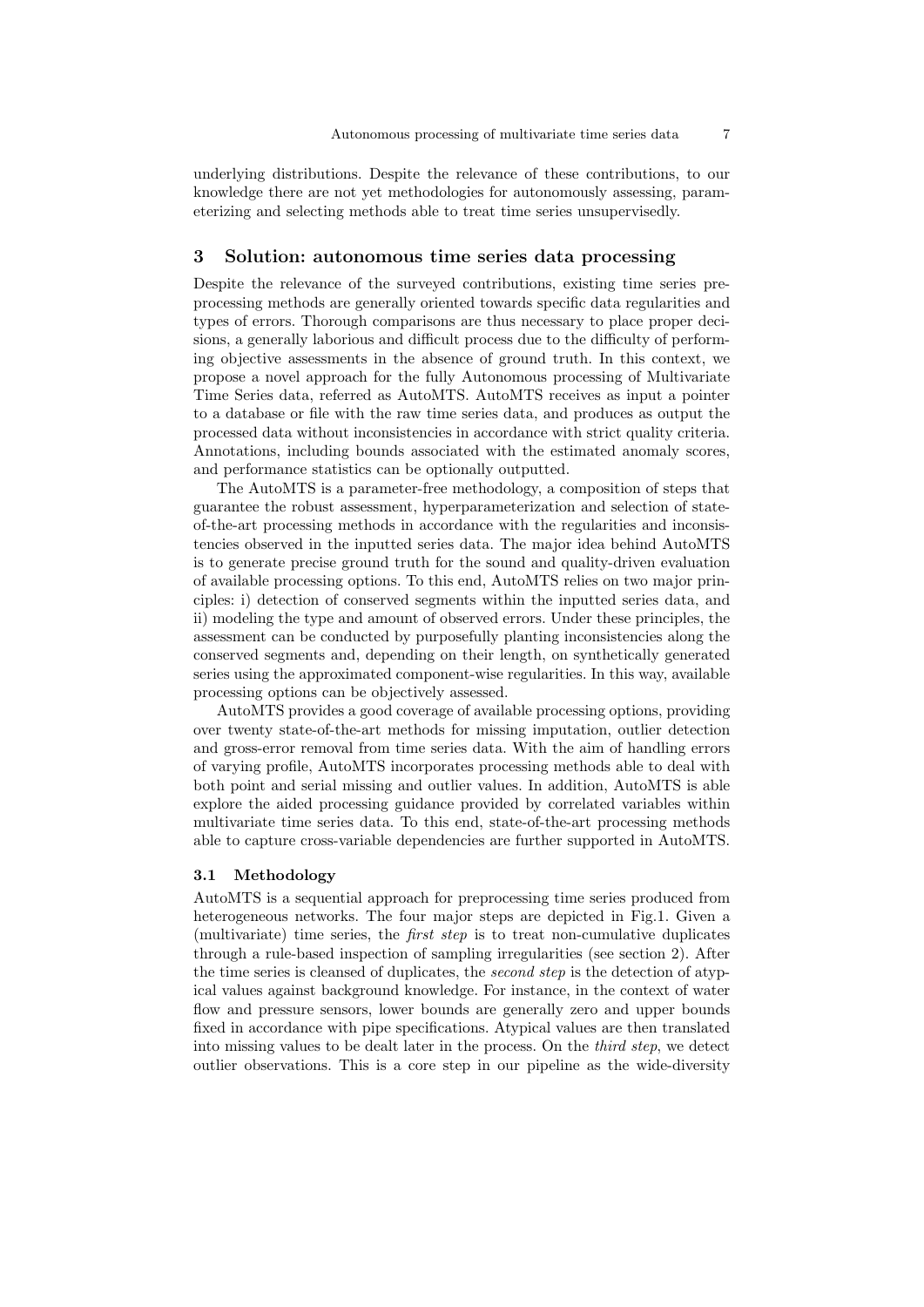of state-of-the-art methods for outlier detection needs to be robustly assessed using the methodology proposed in section 3.2. The selected method, already hyperparameterized, is then applied to detect outliers in the target (multivariate) time series. The detected outliers, along with their anomaly scores, will be given to the user and he may opt to either discard the outliers (default option) or mark some of the outputted outliers to be retained in the time series. The fourth step is to impute values on the missing observations, including originally missing occurrences as well as the removed outliers and atypical values. Similarly with the third step, this is another core step within the AutoMTS process. The assessment methodology for hyperparameterizing and selecting imputation methods is introduced in section 3.3. Once missing occurrences are imputed, the treated time series is returned by AutoMTS.



Fig. 1: Time series preprocessing methodology.

## 3.2 Autonomous outlier detection (step 3)

The third step purposefully plants artificial outliers in the conserved segments of the inputted time series in accordance with the signal regularities observed along those segments. The regularities reveal information related with the pointwise and segment-wise distribution of values to guide the planting of point and segment outliers. The robust planting of artificial outliers is essential to gather ground truth for the objective assessment of the methods, necessary to their hyperparameterization and comparison.

For generating the ground truth, five major steps are undertaken:

- 1. the time series is decomposed into trend, seasonal, cyclical and noise/irregular components;
- 2. the distribution of values observed along the irregular component is dynamically fitted into a well-known probability distribution using both the Kolmogorov-Smirnov and  $\chi^2$  statistical tests;
- 3. the tails of the approximated distributions are used to plant point outlier values randomly distributed along the irregular component;
- 4. sequential outliers are further planted by guaranteeing a residual joint probability of the observed values along the artificial subsequence;
- 5. the irregular component with the planted point and sequential outliers is added to the original trend, seasonal and cyclical components.

<sup>8</sup> Sousa et al.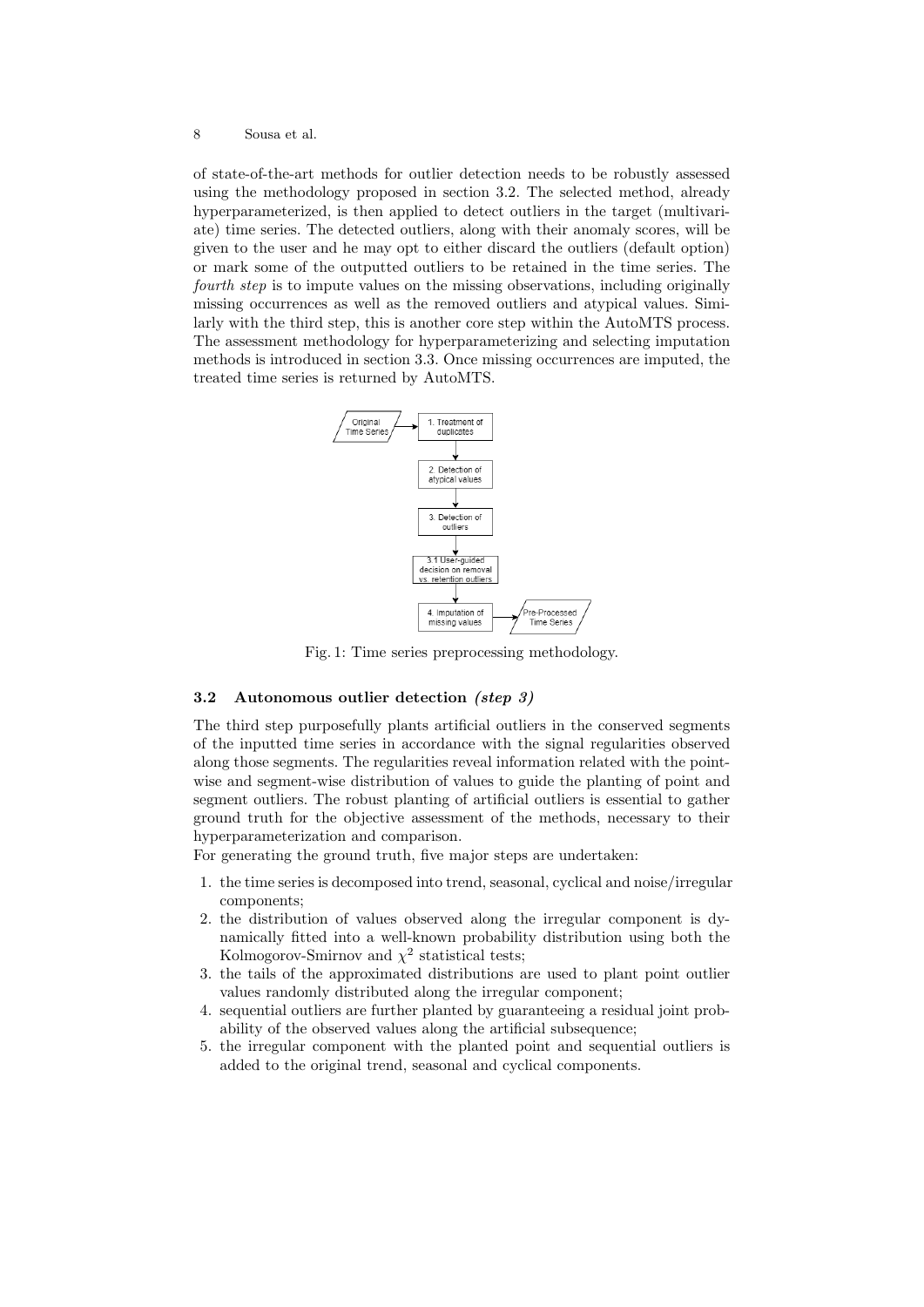The statistical properties of this five-step process guarantee the presence of non-trivial outliers resembling the characteristics of real-world anomalies. AutoMTS runs by default 30 process simulations to collect performance estimates.

Some of the outlier detection methods available in the AutoMTS are standard deviation, inter quartile range, isolation forests, LOF, DBScan and HOT SAX.

Let  $TP$  (true positives) be the correctly detected outliers,  $TN$  (true negatives) be observations correctly identified as non-outliers, FP (false positives) be the incorrectly detected outliers, and FN (false negatives) be the non-detected outliers wrongly. To evaluate the behavior of outlier detection methods, we suggest as essential performance views the analysis of recall,

$$
\text{recall} = \frac{TP}{TP + FN},
$$

to understand the percentage of correctly identified outliers, as well as precision,

$$
\text{precision} = \frac{TP}{TP + FP},
$$

to understand whether the retrieved outliers were identified at the cost of retrieving non-outlier observations (false positives). To objectively guide the hyperparameterization and selection steps, these complementary views can be combined within scores, such as the F1-score,

$$
F1\text{-score} = 2 \times \frac{\text{precision} \times \text{recall}}{\text{precision} + \text{recall}},
$$

which is not free of criticisms [35] due to the inherent characteristics of the harmonic mean. Complementary integrative scores able to reconcile recall and precision views at alternative anomaly score thresholds, including the area under the ROC curve (AUC), can be alternatively selected [35].

## 3.3 Autonomous missing imputation (step 4)

The fourth step wittingly generates missing observations within conserved segments of the inputted time series in accordance with the profile of missing data observed along the non-conserved segments. The profile of missing observations essentially discloses information on their temporal distribution, nature (point versus sequential), length, amount and periodicity (well-defined versus random). Similarly to the generation of artificial outliers, the removal of observations is essential to gather ground truth for objective assessments required for the hyperparameterization and selection of imputation methods.

For generating the ground truth, three major steps are undertaken. First, AutoMTS verifies whether the largest conserved segment satisfies a minimum length assumption (four times the seasonal factor as default). If the largest conserved segment does not satisfies the assumption, the segment is replaced by an artificial time series. To generate the artificial time series, the original time series should be decomposed in order to approximate its core components. The irregular component is regenerated in accordance with the underlying distribution and added to the remaining components to produce a synthetic time series without missing occurrences. Second, the approximated percentage amount and temporal distribution of punctual missings in the original time series is used to remove observations from the conserved segment or synthesized time series. Third, and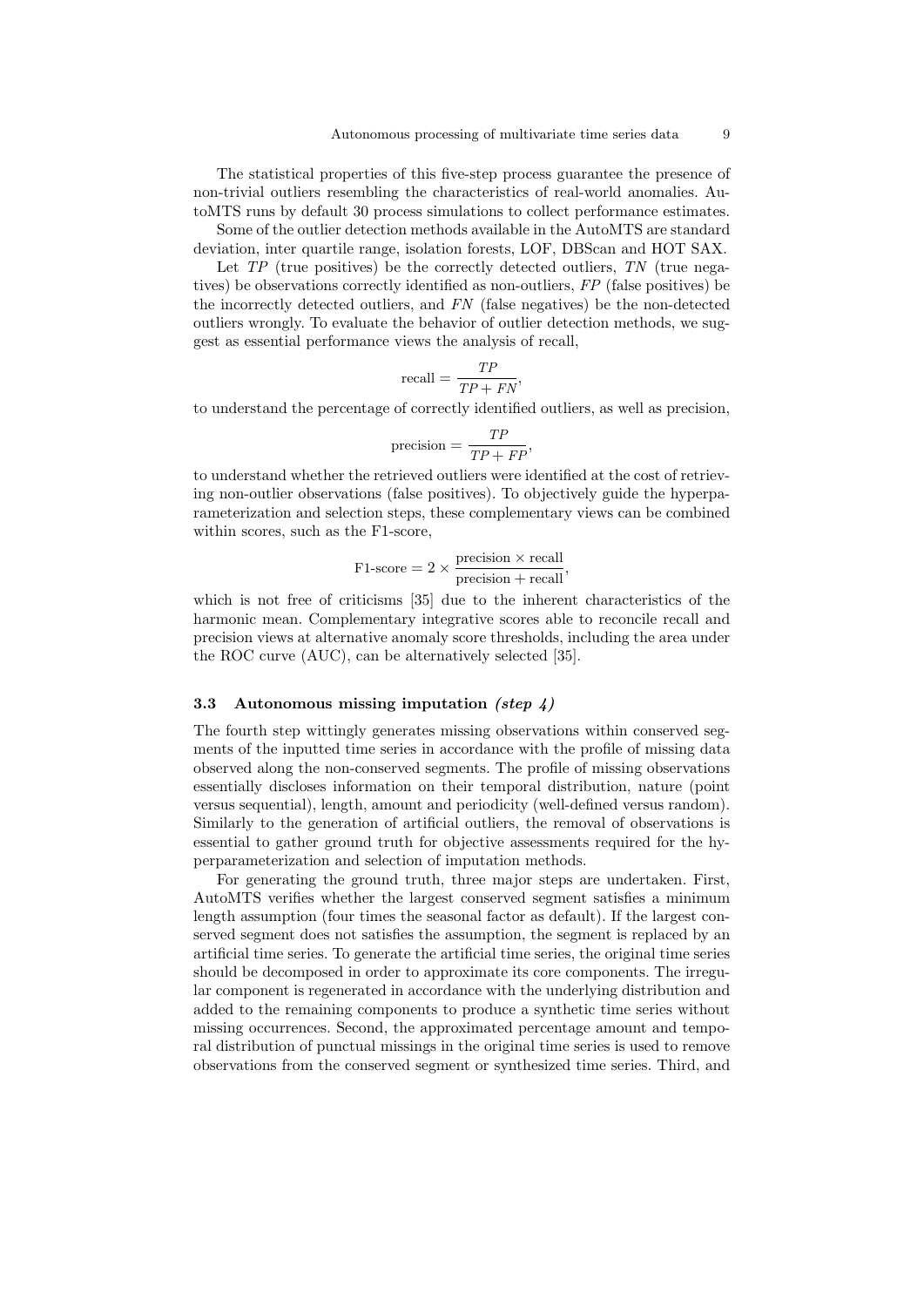finally, sequential missings are planted in accordance with the distribution of their extension and recurrence on the original time series.

The statistical properties of this three-step process guarantee the presence of missing observations resembling real-world characteristics. By default, 30 process simulations are considered to collect performance estimates.

Some the univariate imputation methods available in the AutoMTS are: random sample, interpolation, LOCF, NOCB and moving average. Some of the supported multivariate methods are: random forests, EM, kNN, Mice and Amelia.

To evaluate the performance of imputation methods, residue-based scores are considered, including the mean absolute error (MAE),

$$
\text{MAE} = \sum_{i=1}^{n} |\hat{\mathbf{x}}_{t_i} - \mathbf{x}_{t_i}|,
$$

where  $x$  and  $\hat{x}$  are the observed and imputed time series respectively, and n is the number of missings; the root mean squared error (RMSE),

RMSE = 
$$
\sqrt{\sum_{i=1}^{n} \frac{(\hat{\mathbf{x}}_{t_i} - \mathbf{x}_{t_i})^2}{n}},
$$

the symmetric mean absolute percentage error (SMAPE); and the percentage of missing values imputed since not all imputation methods may not encounter necessary conditions for imputing certain missing observations.

## 3.4 Computational complexity

Considering the presence of  $k_1$  preprocessing methods, each with  $O(T_i)$  complexity, then the complexity of executing them is  $\sum_{i}^{k_1} O(T_i) = O(k_1 T_{max})$ . Assuming that the conducted Bayesian optimization per method converges in a bounded number of  $k_2$  iterations for each method, then  $O(k_1k_2T_{max})$ . Finally, considering the presence of  $k_3$  testing settings in accordance with the detected error profiles in the original series (e.g.  $k_3=2$  for missing and outlier segments with well-defined rate and length distributions), then AutoMTS has  $O(k_1k_2k_3T_{max})$  complexity.  $k_1$  and  $k_3$  are constants. Given a window of bounded size w, the majority of preprocessing methods are linear on the window size, yielding  $O(k_1k_2k_3w)$ .

#### 3.5 Final remarks on the behavior of AutoMTS

The state-of-the-art methods supported along the third and fourth steps of the AutoMTS pipeline are tested one by one. A good portion of these methods require the input of parameter values. In this context, hyperparameterization is conducted using the planted inconsistencies in order to identify the best parameters. To this end, we rely on Bayesian optimization [36] due to its inherent ability to traverse only the most promising areas of the search space, thus promoting efficiency. The hyperparameterization should be driven by one of the performance views previously introduced. By default, F1-score is selected for the hyperparameterization of outlier detection methods, while RMSE is the default criteria to guide the hyperparameterization of missing imputation methods.

Once parameterized, methods are then evaluated using the same performance views. If the length of the largest conserved segment (or synthesized time series)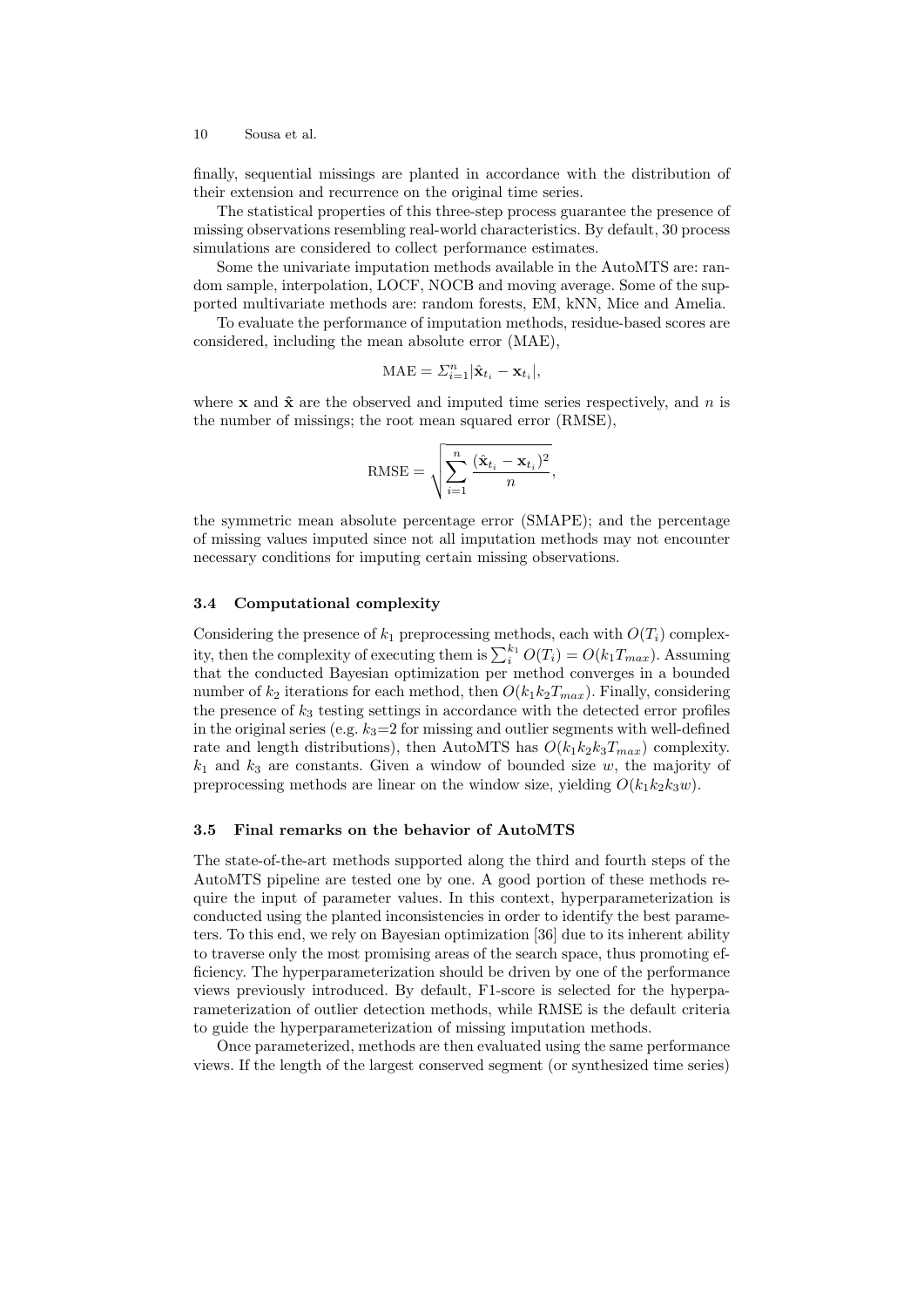permits, the segment is further segmented into two subsequences, one for hyperparameterization and other for the final method evaluation. In this way, we prevent the overfitting of the selected parameters.

## 4 Results

Results are organized in three major steps. First, we describe the networks of heterogeneous sensors that will be used as study cases, exploring some of the produced time series. Second, we provide a thorough comparison of state-of-theart methods to detect outliers and impute missings, showing that their adequacy is highly dependent on the time series regularities and error profiles. Finally, we assess AutoMTS, quantifying its performance gains.

### Study cases: Beja and Barreiro water distribution systems

A Water Distribution Network (WDN) is a system composed of pumps, pipelines, tanks and other elements for delivering water in adequate quantities, pressure and quality for the everyday needs. WDNs can be equipped with an arbitrarilyhigh number of heterogeneous sensors, including water flow and pressure sensors.

The results of this article were obtained in collaboration with two major water utilities: Barreiro city Council and Beja city Council, which provided time series representative of their telemetry systems.

Barreiro WDN is composed by 14 sensors of water flow and pressure that provide aggregated measurements on an hourly basis along 2018. The time series has 8473 observations, an amount inferior to the total yearly hours given the presence of weekly periods without measurements – real sequential missings – and the presence of a scarce number of punctual missings. Beja WDN offers water flow and pressure measurements along a two-year period (5/2017 to 4/2019) with an approximate 5-minute sampling rate. Each time series has over 200.000 observations, a irregular sampling rate and the presence of missing values along segments of lower extension than those observed in the Barreiro WDN.

Figure 2a depicts the water flow series from sensors located near the principal tanks in the Barreiro and Beja WDNs, while Figure 2b depicts the time series



Fig. 2: Sensor measurements over 5 illustrative days for both Barreiro and Beja WDNs.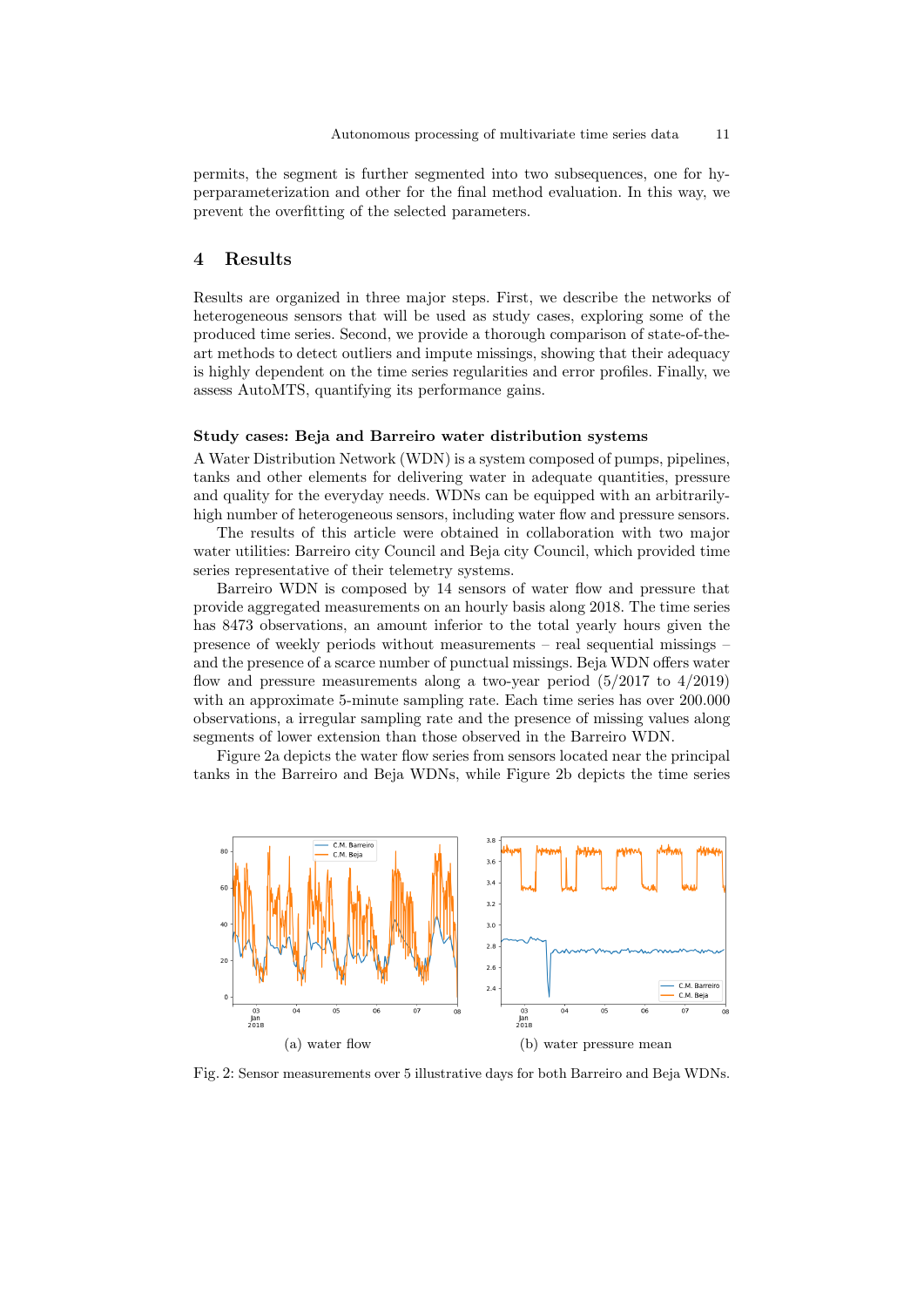produced by the approximately co-located water pressure sensors. As one can observe, the pressure and flow series from show highly dissimilar structure. In addition, sensors of the type show considerably different regularities for different water distribution systems. These observations motivate the need to perform processing decisions separately for each sensor from the monitored systems.

## Experimental setting

To assess the impact of placing appropriate choices along the processing stages in accordance with the characteristics and inconsistencies observed along time series, we consider the water flow and pressure time series from Barreiro and Beja WDNs and applied the proposed AutoMTS methodology to generate ground truth. To facilitate the interpretability of results, we further varied the profile of the planted inconsistencies for some of the conducted analyzes. The major parameters controlling the experimental setting are:

- available methods for point outlier detection (e.g. isolation forests) and sequential outlier detection (e.g. SAX), and the corresponding parameters;
- planted outlier profiles, including: i) frequency of outliers  $(1\%$  to  $10\%)$ ; ii) type of outliers (point versus sequential); and iii) length of sequential outliers;
- available methods for missing imputation from univariate series (e.g. moving average) or multivariate series (e.g. MICE), and corresponding parameters;
- planted missing profiles, including: i) frequency of missing values (from  $1\%$ to  $20\%$ ); ii) type of missings (point versus sequential); and iii) length of sequential missing observations.

The presented results provide the average performance collected from 30 simulations. A stochastic process to generate inconsistencies in accordance with the introduced parameters is used to produce each simulation. Random seeds are considered to guarantee fair comparisons between methods.

## 4.1 AutoMTS performance

Table 1 provides a comprehensive analysis of the performance of multiple outlier detection methods on time series data produced from different sensors installed within the Barreiro and Beja WDNs. We can observe that different settings – different sensors, water distribution systems, outlier types – propel different choices. Considering F1-score and recall, while isolation forests appears to be the most promising option for water pressure sensors, inter-quartile range performance is particularly good on water flow sensors. The recall of the most surveyed methods significantly differs between WDNs. Understandably, as AutoMTS selects the best choice available, it shows optimal performance across major performance views.

Figures 3a and 3b offer a complementary graphical description of previous results, further showing how the performance of different outlier detection methods vary with the amount of planted outliers. Illustrating, HOT SAX is not competitive when considering a low amount of outliers (offers a good recall yet low precision due its focus on outlier segments), yet performance improves with a medium-to-high amount of outliers. The analysis of these figures further highlights that there are significant changes in performance associated with changes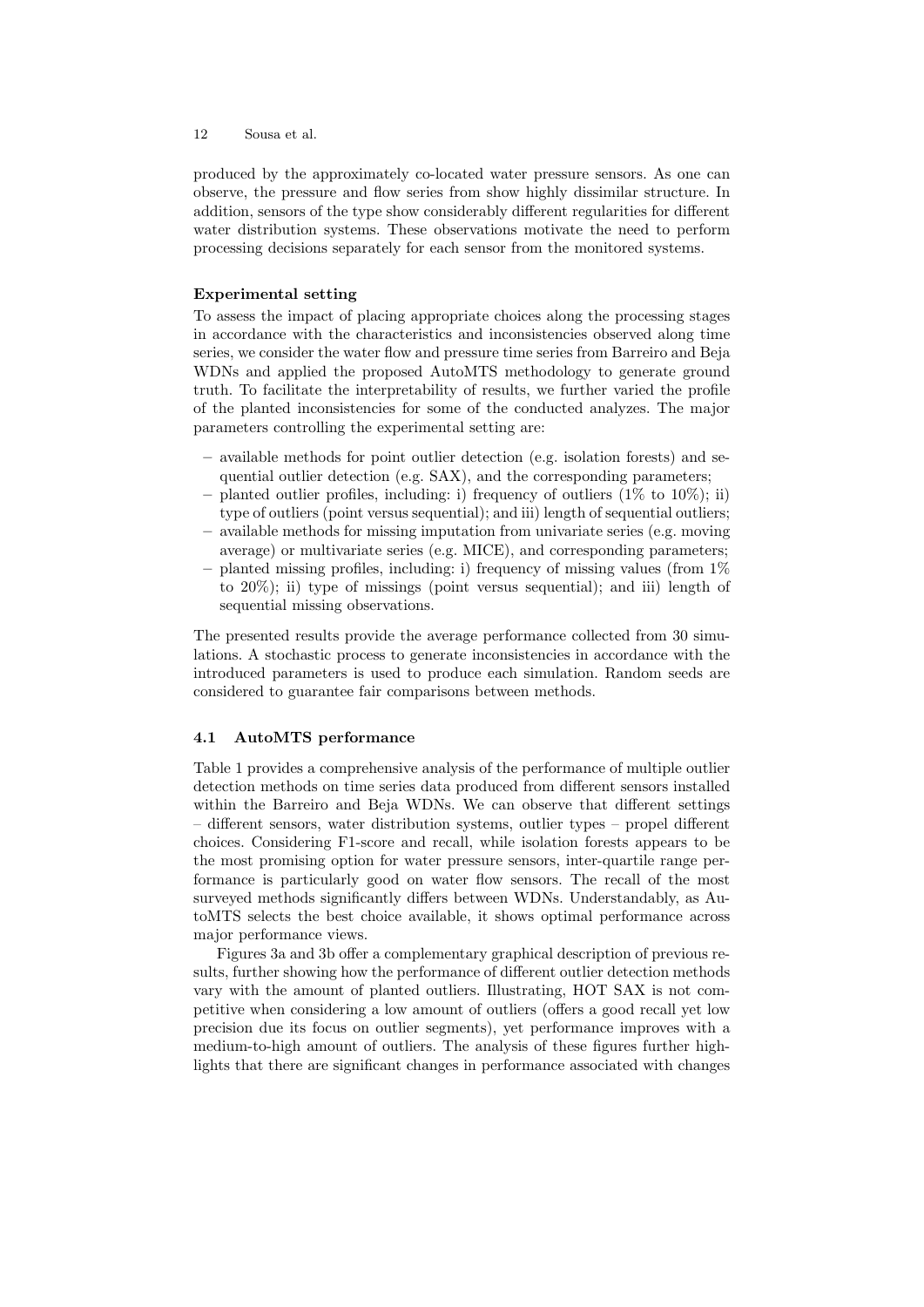

(a) water flow sensor at Barreiro WDN (b) water pressure mean at Barreiro WDN

Fig. 3: Performance of outlier detection methods with varying percentage of planted point outliers in time series produced from heterogeneous sensors.

|                                   |                                                                                                                                                                                            | Barreiro WDN                                                                                                                                                                                          |                  |                                                                                                                                                                                                                                                                                                                 |                                                                                                                                    | Beja WDN                                                                               |                                                                                                                                                                                                      |                                                                                                                                                                                                                                                                         |                                                                                                  |  |
|-----------------------------------|--------------------------------------------------------------------------------------------------------------------------------------------------------------------------------------------|-------------------------------------------------------------------------------------------------------------------------------------------------------------------------------------------------------|------------------|-----------------------------------------------------------------------------------------------------------------------------------------------------------------------------------------------------------------------------------------------------------------------------------------------------------------|------------------------------------------------------------------------------------------------------------------------------------|----------------------------------------------------------------------------------------|------------------------------------------------------------------------------------------------------------------------------------------------------------------------------------------------------|-------------------------------------------------------------------------------------------------------------------------------------------------------------------------------------------------------------------------------------------------------------------------|--------------------------------------------------------------------------------------------------|--|
|                                   |                                                                                                                                                                                            | F1-score                                                                                                                                                                                              | Accuracy         | Precision                                                                                                                                                                                                                                                                                                       | Recall                                                                                                                             | F <sub>1</sub> -score                                                                  | Accuracy                                                                                                                                                                                             | Precision                                                                                                                                                                                                                                                               | Recall                                                                                           |  |
| $\sin t$<br>$\Omega$<br>pressure: | Standard deviation<br>Inter quartile range<br>Isolation forests<br>Local outlier factor<br>Dbscan<br><b>SAX</b><br>AutoMTS                                                                 | $0.393 \pm 0.06$ $0.921 \pm 0.01$<br>$0.684 \pm 0.01$ $0.908 \pm 0.00$<br>$0.179 \pm 0.07$ $0.835 \pm 0.01$<br>$0.0 + 0.00$<br>$0.182 \pm 0.00$ $0.106 \pm 0.00$<br>$0.867 \pm 0.03$ $0.973 \pm 0.01$ | $0.899 \pm 0.00$ | $0.259 \pm 0.05$<br>$1.0 \pm 0.00$<br>$0.867 \pm 0.03$ 0.973 $\pm$ 0.01 0.873 $\pm$ 0.03 0.861 $\pm$ 0.03<br>$0.18 \pm 0.07$<br>$0.0 + 0.00$<br>$1.0 + 0.00$<br>$0.873 \pm 0.03$                                                                                                                                | $0.832 \pm 0.05$<br>$0.52 \pm 0.01$<br>$0.178 \pm 0.07$<br>$0.0 + 0.00$<br>$0.1 \pm 0.00$<br>$0.861 \pm 0.03$                      | $0.75 + 0.03$<br>$0.0 + 0.00$<br>$0.0 + 0.00$<br>$0.61 \pm 0.11$<br>$0.75 \pm 0.03$    | $0.414 \pm 0.02$ $0.926 \pm 0.00$ $0.261 \pm 0.02$<br>$0.686 \pm 0.02$ $0.952 \pm 0.00$ $0.522 \pm 0.03$<br>$0.801 \pm 0.00$<br>$0.9 + 0.00$<br>$0.945 \pm 0.01$ $0.448 \pm 0.11$<br>$0.95 \pm 0.01$ | $0.95 \pm 0.01$ 0.751 $\pm$ 0.03 0.75 $\pm$ 0.03<br>$0.0 + 0.00$<br>$0.0 + 0.00$<br>$0.751 \pm 0.03$                                                                                                                                                                    | $1.0 + 0.00$<br>$1.0 + 0.00$<br>$0.0 + 0.00$<br>$0.0 + 0.00$<br>$1.0 + 0.00$<br>$0.75 \pm 0.03$  |  |
| point<br>flow:                    | Standard deviation<br>Inter quartile range $0.926 \pm 0.02$ 0.986 $\pm$ 0.00 0.864 $\pm$ 0.04<br>Isolation forests<br>Local outlier factor<br>Dbscan<br><b>SAX</b>                         | $0.452 \pm 0.04$ $0.93 \pm 0.00$<br>$0.15 \pm 0.05$<br>$0.837 \pm 0.06$ 0.966 $\pm 0.01$<br>$0.745 \pm 0.10$                                                                                          | $0.96 \pm 0.01$  | $0.293 \pm 0.03$<br>$0.879 \pm 0.05$ $0.976 \pm 0.01$ $0.886 \pm 0.05$<br>$0.829 \pm 0.01$ $0.151 \pm 0.05$<br>$0.881 \pm 0.09$<br>$0.603 \pm 0.12$                                                                                                                                                             | $1.0 + 0.00$<br>$1.0 + 0.00$<br>$0.873 \pm 0.05$<br>$0.149 \pm 0.05$<br>$0.801 \pm 0.03$<br>$1.0 + 0.00$                           | $0.964 \pm 0.01$ $0.993 \pm 0.00$ $0.981 \pm 0.01$ $0.949 \pm 0.00$                    | $0.477 \pm 0.02$ $0.932 \pm 0.00$ $0.313 \pm 0.02$<br>$0.084 \pm 0.03$ $0.817 \pm 0.01$<br>$0.774 \pm 0.01$ $0.944 \pm 0.00$ $0.954 \pm 0.02$<br>$0.598 \pm 0.11$ $0.944 \pm 0.01$ $0.435 \pm 0.10$  | $0.855 \pm 0.02$ $0.971 \pm 0.00$ $0.856 \pm 0.02$<br>$0.084 \pm 0.03$                                                                                                                                                                                                  | $1.0 \pm 0.00$<br>$0.854 \pm 0.02$<br>$0.083 \pm 0.03$<br>$0.651 \pm 0.01$<br>$1.0 + 0.00$       |  |
| segment<br>pressure:              | AutoMTS<br>Standard deviation $\vert 0.373 \pm 0.05 \vert 0.918 \pm 0.00 \vert 0.243 \pm 0.04 \vert$<br>Inter quartile range<br>Isolation forests<br>Local outlier factor<br>Dbscan<br>SAX | $0.665 \pm 0.00$ $0.898 \pm 0.00$<br>$0.854 \pm 0.03$ 0.97 $\pm$ 0.01<br>$0.151 \pm 0.07$ $0.828 \pm 0.01$<br>$0.0 + 0.00$<br>$0.185 \pm 0.00$ $0.108 \pm 0.00$                                       | $0.897 \pm 0.00$ | $0.926 \pm 0.02$ $0.986 \pm 0.00$ $0.864 \pm 0.04$<br>$1.0 + 0.00$<br>$0.853 \pm 0.03$<br>$0.15 \pm 0.07$<br>$0.0 + 0.00$<br>$1.0 + 0.00$                                                                                                                                                                       | $1.0 \pm 0.00$<br>$0.807 \pm 0.04$<br>$0.498 \pm 0.00$<br>$0.855 \pm 0.03$<br>$0.151 \pm 0.07$<br>$0.0 + 0.00$<br>$0.102 \pm 0.00$ | $0.75 \!\pm\! 0.04$<br>$0.0 + 0.00$<br>$0.0 + 0.00$<br>$0.617 \pm 0.11$                | $0.415 \pm 0.03$ $0.926 \pm 0.00$ $0.262 \pm 0.02$<br>$0.692 \pm 0.02$ $0.953 \pm 0.00$ $0.529 \pm 0.03$<br>$0.801 \pm 0.00$<br>$0.9 + 0.00$<br>$0.946 \pm 0.01$                                     | $0.964 \pm 0.01$ $0.993 \pm 0.00$ $0.981 \pm 0.01$<br>$0.95 \pm 0.01$ 0.751 $\pm$ 0.04 0.749 $\pm$ 0.04<br>$0.0 + 0.00$<br>$0.0 + 0.00$<br>$0.455 \pm 0.11$                                                                                                             | $0.949 \pm 0.00$<br>$1.0 + 0.00$<br>$1.0 + 0.00$<br>$0.0 + 0.00$<br>$0.0 + 0.00$<br>$1.0 + 0.00$ |  |
|                                   | AutoMTS                                                                                                                                                                                    | $0.854 \pm 0.03$                                                                                                                                                                                      | $0.97 \pm 0.01$  | $0.853 \pm 0.03$                                                                                                                                                                                                                                                                                                | $0.855 \pm 0.03$                                                                                                                   | $0.75 \pm 0.04$                                                                        | $0.95 \pm 0.01$                                                                                                                                                                                      | $0.751 \pm 0.04$ $0.749 \pm 0.04$                                                                                                                                                                                                                                       |                                                                                                  |  |
| segment<br>flow:                  | Standard deviation<br>Inter quartile range $0.929 \pm 0.03$ 0.987 $\pm$ 0.01 0.869 $\pm$ 0.05<br>Isolation forests<br>Local outlier factor<br>Dbscan<br><b>SAX</b><br>AutoMTS              | $0.45 \pm 0.05$                                                                                                                                                                                       |                  | $0.928 \pm 0.00$ $0.292 \pm 0.04$<br>$0.889 \pm 0.05$ $0.978 \pm 0.01$ $0.889 \pm 0.05$<br>$0.157 \pm 0.05$ $0.829 \pm 0.01$ $0.157 \pm 0.05$<br>$0.816 \pm 0.10$ $0.962 \pm 0.02$ $0.864 \pm 0.14$<br>$0.795 \pm 0.08$ $0.966 \pm 0.01$ $0.667 \pm 0.11$<br>$0.929 \pm 0.03$ $0.987 \pm 0.01$ $0.869 \pm 0.05$ | $1.0 \pm 0.00$<br>$1.0 + 0.00$<br>$0.889 \pm 0.05$<br>$0.157 \pm 0.05$<br>$0.779 \pm 0.07$<br>$1.0 + 0.00$<br>$1.0 \pm 0.00$       | $0.956 \pm 0.01$ $0.991 \pm 0.00$ $0.982 \pm 0.03$ $0.934 \pm 0.03$<br>$0.61 \pm 0.11$ | $0.486 \pm 0.02$ $0.932 \pm 0.00$ $0.322 \pm 0.01$<br>$0.945 \pm 0.01$ $0.448 \pm 0.11$                                                                                                              | $0.855 \pm 0.02$ $0.971 \pm 0.00$ $0.856 \pm 0.02$ $0.854 \pm 0.02$<br>$0.091 \pm 0.04$ $0.819 \pm 0.01$ $0.091 \pm 0.04$ $0.091 \pm 0.04$<br>$0.773 \pm 0.03$ $0.944 \pm 0.01$ $0.953 \pm 0.05$<br>$0.956 \pm 0.01$ $0.991 \pm 0.00$ $0.982 \pm 0.03$ $0.934 \pm 0.03$ | $1.0{\pm}0.00$<br>$0.651 \pm 0.02$<br>$1.0 + 0.00$                                               |  |

Table 1: Performance of outlier detection methods for water pressure and flow sensors from Barreiro and Beja WDNs with planted point and sequential outliers on up to 10% of observations.

on the amount of outlier values. These variations can affect processing decisions (e.g. isolation forests versus inter-quartile range in pressure sensors), further supporting the relevance of the proposed AutoMTS methodology.

Similarly to Table 1, Table 2 gathers results on the performance of missing imputation methods on time series data produced from different sensors placed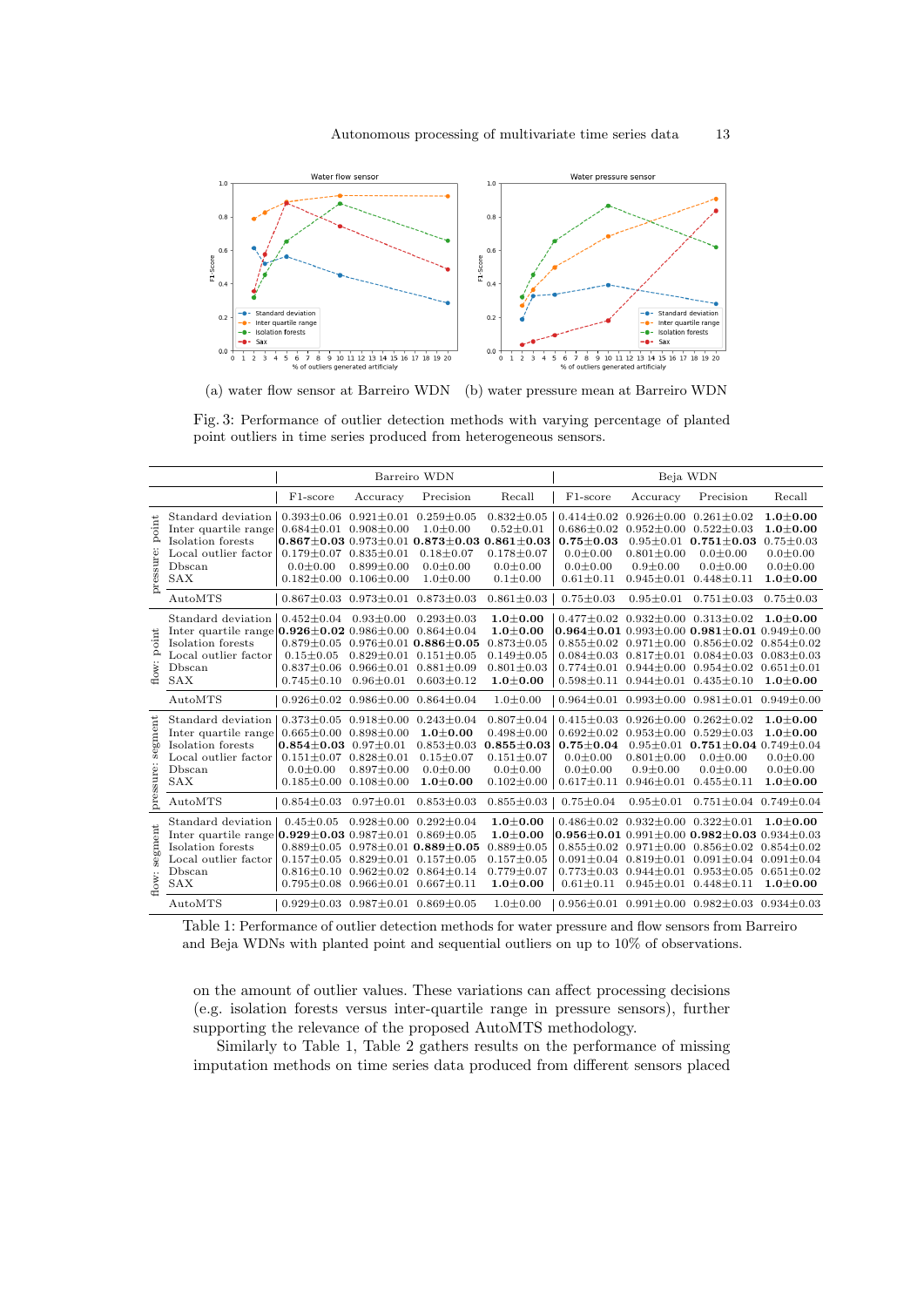

Fig. 4: Performance of missing imputation methods with varying percentage of point missings planted in time series from heterogeneous sensors.

within the Barreiro and Beja WDNs. Decisions are similarly dependent on the target sensor, network and missing profile (type and amount). For instance, while interpolation shows generally good performance on water flow sensors is not competitive on water pressure sensors. The characteristics of the Beja WDN, where measurements are collected under a smaller sampling rate, presents compelling evidence towards the use moving average imputation technique. Finally, we can observe a decreased performance of single-value estimators such as LOCF and NOCB for imputing missing segments and an increased performance of multipoint estimators such as moving average estimators for this sequential type of missings. These remarks underline the role of AutoMTS.

Figures 4a and 4b extend some of the presented settings, offering a complementary graphical description sensitive to the amount of planted missing values. Generally, the higher the amount of missing observations, the higher the imputation difficulty. These figures highlight the presence of significant performance differences related with the amount of missing observations, further suggesting the relevance of understanding the missing profiles when placing preprocessing decisions. For instance, while random forests is generally a non-competitive method for a small amount of missings, it is the suggested option to impute high amounts of missing observations in water pressure series. This last remark further pinpoints the relevance of considering cross-variable dependencies.

Tables 3 and 4 in appendix provide complementary results on the behavior of both outlier detection and missing imputation methods to handle point and sequential inconsistencies.

# 4.2 AutoMTS tool

Figure 5 provides a snapshot of the AutoMTS tool. On the left panel it is possible to upload the file which contains the time series dataset. Different file formats are supported, including .xlsx and .csv, as well as different data representations. An illustrative representation of the input data is a table with timestamped rows containing the measurements and as many columns as the number of sensors (time series). If sensors have temporally misaligned measurements, each row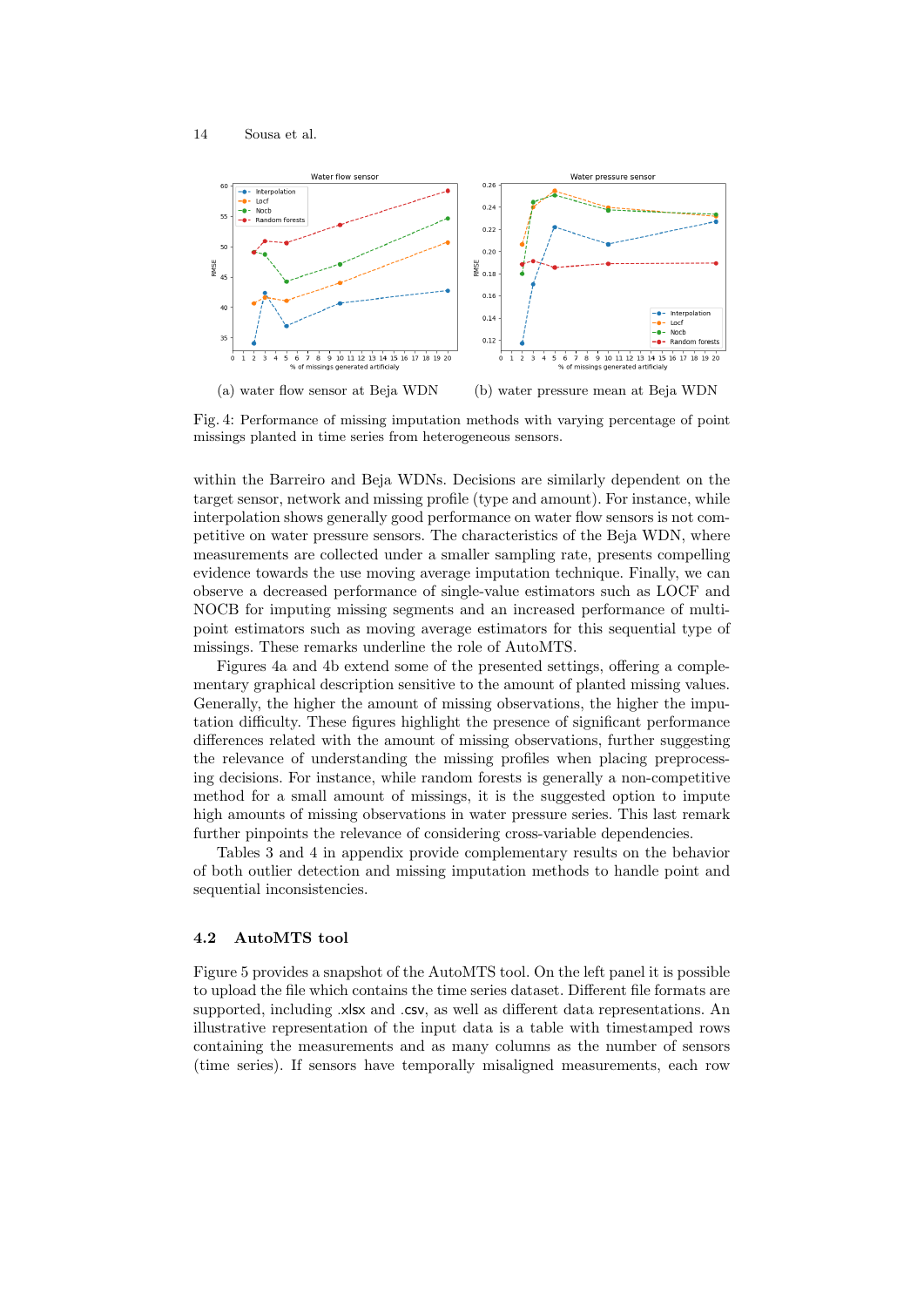|                  |                |                                    | Barreiro WDN                        |                                                                                                        |      | Beja WDN                                                                                 |                                            |                                           |      |
|------------------|----------------|------------------------------------|-------------------------------------|--------------------------------------------------------------------------------------------------------|------|------------------------------------------------------------------------------------------|--------------------------------------------|-------------------------------------------|------|
|                  |                | RMSE                               | MAE                                 | SMAPE                                                                                                  | %    | RMSE                                                                                     | MAE                                        | SMAPE                                     | %    |
|                  | Mean           | $0.051 \pm 0.07$                   | $0.025 \pm 0.02$                    | $0.941 \pm 0.89$                                                                                       | 1.00 | $0.166 \pm 0.01$                                                                         | $0.154 \pm 0.01$                           | $4.325 \pm 0.21$                          | 1.00 |
|                  | Median         | $0.051 \pm 0.07$                   | $0.024 \pm 0.02$                    | $0.927 \pm 0.89$                                                                                       | 1.00 | $0.19 \pm 0.02$                                                                          | $0.124 \pm 0.02$                           | $3.495 \pm 0.52$                          | 1.00 |
|                  | Random sample  | $0.058 \pm 0.07$                   | $0.034 \pm 0.04$                    | $1.268 \pm 1.43$                                                                                       | 1.00 | $0.23 \pm 0.05$                                                                          | $0.169 \pm 0.06$                           | $4.759 \pm 1.64$                          | 1.00 |
|                  | Interpolation  | $0.052 \pm 0.08$                   | $0.023 \pm 0.02$                    | $0.897 \pm 1.04$                                                                                       | 1.00 | $0.048 \pm 0.01$                                                                         | $0.03 \pm 0.01$                            | $0.842 \pm 0.17$                          | 1.00 |
|                  | Locf           |                                    | $0.039{\pm0.07}$ $0.019{\pm0.02}$   | $0.747 \pm 0.93$                                                                                       | 1.00 | $0.067 \pm 0.02$                                                                         | $0.036 \pm 0.01$                           | $1.017 \pm 0.22$                          | 1.00 |
|                  | Nocb           | $0.073 \pm 0.11$                   | $0.03 \pm 0.03$                     | $1.247 \pm 1.53$                                                                                       | 1.00 | $0.057 \pm 0.02$                                                                         | $0.033 \pm 0.01$                           | $0.923 \pm 0.22$                          | 1.00 |
| pressure: point  | Moving average | $0.047 \pm 0.07$                   | $0.021 \pm 0.02$                    | $0.822 \pm 0.88$                                                                                       | 1.00 | $0.08 + 0.02$                                                                            | $0.042 \pm 0.01$                           | $1.168 \pm 0.27$                          | 1.00 |
|                  | Random forests | $0.074 \pm 0.07$                   | $0.037 \pm 0.02$                    | $1.425 \pm 1.00$                                                                                       | 1.00 | $0.173 \pm 0.01$                                                                         | $0.132 \pm 0.01$                           | $3.709 \pm 0.39$                          | 1.00 |
|                  | EM             | $0.092 \pm 0.06$                   | $0.065 \pm 0.02$                    | $2.422 \pm 0.87$                                                                                       | 1.00 | $0.231 \pm 0.02$                                                                         | $0.19 + 0.02$                              | $5.343 \pm 0.50$                          | 1.00 |
|                  | Knn            | $0.059 \pm 0.05$                   | $0.032 \pm 0.02$                    | $1.216 \pm 0.82$                                                                                       | 1.00 | $0.164 \pm 0.01$                                                                         | $0.132 \pm 0.01$                           | $3.707 \pm 0.41$                          | 1.00 |
|                  | Mice           | $0.083 \pm 0.06$                   | $0.046 \pm 0.02$                    | $1.722 \pm 0.95$                                                                                       | 1.00 | $0.22 \pm 0.02$                                                                          | $0.152 \pm 0.02$                           | $4.304 \pm 0.50$                          | 1.00 |
|                  | Amelia         | $0.095 \pm 0.06$                   | $0.069 \pm 0.02$                    | $2.547 \pm 0.95$                                                                                       | 0.98 | $0.229 \pm 0.01$                                                                         | $0.187 + 0.01$                             | $5.247 \pm 0.37$                          | 0.97 |
|                  | AutoMTS        | $0.039 \pm 0.07$                   | $0.019 \pm 0.02$                    | $0.747 \pm 0.93$                                                                                       | 1.00 | $0.048 + 0.01$                                                                           | $0.03 \pm 0.01$                            | $0.842 \pm 0.17$                          | 1.00 |
|                  | Mean           | $8.89 \pm 1.25$                    | $7.461 \pm 1.31$                    | 34.015±6.62 1.00                                                                                       |      | $47.609 \pm 5.38$                                                                        | $36.619 \pm 3.97$                          | 48.716±4.41                               | 1.00 |
|                  | Median         | $9.061 \pm 1.27$                   | $7.47 \pm 1.35$                     | $33.91 \pm 7.02$ 1.00                                                                                  |      | $49.51 \pm 6.59$                                                                         | 34.352 $\pm$ 4.72                          | $45.846 \pm 4.99$ 1.00                    |      |
|                  | Random sample  | $11.894 \pm 4.25$                  |                                     | $9.956 \pm 4.17$ $41.997 \pm 12.05$ 1.00                                                               |      | 58.912±19.86                                                                             | $46.49 \pm 20.79$                          | 60.353±29.31 1.00                         |      |
|                  | Interpolation  | $\boldsymbol{ 2.801 \pm 0.86 }$    | $2.0 \pm 0.66$                      | $10.056 \pm 4.14$ 1.00                                                                                 |      | $16.871 \pm 2.52$                                                                        | $11.96 \pm 1.36$                           | $9.655 \pm 2.54$                          | 1.00 |
|                  | Locf           | $4.221 \pm 1.22$                   | $3.264 \pm 0.90$                    | $15.714 \pm 4.51$ 1.00                                                                                 |      | $20.677 \pm 3.41$                                                                        | 14.189±1.94                                | $23.204 \pm 3.36$                         | 1.00 |
| flow: point      | Nocb           | $4.52 \pm 1.17$                    | $3.484 \pm 0.91$                    | 16.934±4.57 0.99                                                                                       |      | $20.526 \pm 2.83$                                                                        | $14.425 \pm 1.73$                          | $23.604 \pm 3.12$ 1.00                    |      |
|                  | Moving average | $6.68 \pm 2.04$                    | $5.314 \pm 1.63$                    | $25.299\pm 6.89$ 1.00                                                                                  |      | $20.534 \pm 3.08$                                                                        | 14.683±1.64                                | $23.764 \pm 3.29$                         | 1.00 |
|                  | Random forests | $10.115 \pm 1.86$ 8.315 $\pm 1.73$ |                                     | 37.123±8.07 1.00                                                                                       |      | $46.03 \pm 5.63$                                                                         | $34.514 \pm 3.76$                          | $46.435 \pm 3.94$ 1.00                    |      |
|                  | ΕM             | 12.125±2.88                        | $9.982 \pm 2.50$                    | 47.819±11.22 1.00                                                                                      |      | $64.264 \pm 6.33$                                                                        | 49.785±4.78                                | 77.618 $\pm$ 6.87                         | 1.00 |
|                  | Knn            | $9.771 \pm 1.60$                   | $8.051 \pm 1.46$                    | $36.148 \pm 7.26$ 1.00                                                                                 |      | $48.345 \pm 5.78$                                                                        | $36.213 \pm 3.97$                          | $48.019 \pm 4.41$ 1.00                    |      |
|                  | Mice           |                                    |                                     | $12.69 \pm 2.57$ $10.433 \pm 2.42$ $48.719 \pm 11.95$ $1.00$                                           |      | 72.407±6.63                                                                              | $54.85 \pm 5.43$                           | $67.096 \pm 5.80$ 1.00                    |      |
|                  | Amelia         |                                    |                                     | $12.548 \pm 2.03$ $10.346 \pm 1.76$ $46.246 \pm 8.02$ 0.98                                             |      | $67.114 \pm 5.31$                                                                        | $53.254 \pm 5.21$                          | 75.529 $\pm$ 6.72                         | 0.97 |
|                  | AutoMTS        | $2.801 \pm 0.86$                   | $2.0 \pm 0.66$                      | $10.056 \pm 4.14$ 1.00                                                                                 |      | $16.871 \pm 2.52$                                                                        | $11.96 \pm 1.36$                           | $19.655 \pm 2.54$                         | 1.00 |
|                  | Mean           | $0.025 \pm 0.06$                   | $0.014 \pm 0.02$                    | $0.535 \pm 0.80$                                                                                       | 1.00 | $0.166 \pm 0.03$                                                                         | $0.156 \pm 0.02$                           | $4.399 \pm 0.66$                          | 1.00 |
|                  | Median         |                                    | $0.024{\pm0.06}$ $0.013{\pm0.02}$   | $0.518 \pm 0.80$                                                                                       | 1.00 | $0.185 \pm 0.07$                                                                         | $0.129 \pm 0.06$                           | $3.653 \pm 1.69$                          | 1.00 |
|                  | Random sample  | $0.035 \pm 0.06$                   | $0.024 \pm 0.03$                    | $0.908 \pm 1.20$                                                                                       | 1.00 | $0.227 \pm 0.07$                                                                         | $0.174 \pm 0.08$                           | $4.924 \pm 2.23$                          | 1.00 |
|                  | Interpolation  | $0.03 \pm 0.06$                    | $0.021 \pm 0.04$                    | $0.834 \pm 1.82$                                                                                       | 1.00 | $0.117 \pm 0.03$                                                                         | $0.09 \pm 0.03$                            | $2.538 \pm 0.92$                          | 1.00 |
|                  | Locf           | $0.039 \pm 0.10$                   | $0.029 \pm 0.07$                    | $1.176 \pm 3.10$                                                                                       | 1.00 | $0.207 \pm 0.08$                                                                         | $0.15 \pm 0.08$                            | $4.228 \pm 2.31$                          | 1.00 |
| sequential       | Noch           | $0.029 \pm 0.06$                   | $0.018 \pm 0.02$                    | $0.67 \pm 0.87$                                                                                        | 1.00 | $0.18 + 0.07$                                                                            | $0.123 \pm 0.08$                           | $3.489 \pm 2.17$                          | 1.00 |
|                  | Moving average | $0.03 \pm 0.07$                    | $0.022 \pm 0.05$                    | $0.875 \pm 2.12$                                                                                       | 0.67 | $0.061 \pm 0.06$                                                                         | $0.044 \pm 0.05$                           | $1.224 \pm 1.42$                          | 0.13 |
|                  | Random forests | $0.074 \pm 0.09$                   | $0.034 \pm 0.03$                    | $1.35 \pm 1.30$                                                                                        | 1.00 | $0.189 \pm 0.03$                                                                         | $0.149 \pm 0.03$                           | $4.187 \pm 0.77$                          | 1.00 |
| pressure:        | EM             | $0.086 \pm 0.05$                   | $0.064 \pm 0.02$                    | $2.371 \pm 0.75$                                                                                       | 1.00 | $0.227 \pm 0.03$                                                                         | $0.188 \pm 0.03$                           | $5.286 \pm 0.71$                          | 1.00 |
|                  | Knn            | $0.049 \pm 0.06$                   | $0.026 \pm 0.02$                    | $1.013 \pm 0.83$                                                                                       | 1.00 | $0.177 \pm 0.03$                                                                         | $0.145 \pm 0.03$                           | $4.073 \pm 0.79$                          | 1.00 |
|                  | Mice           | $0.047 \pm 0.06$                   | $0.027 \pm 0.02$                    | $0.994 \pm 0.81$                                                                                       | 1.00 | $0.229 \pm 0.03$                                                                         | $0.164 \pm 0.03$                           | $4.633 \pm 0.84$                          | 1.00 |
|                  | Amelia         | $0.082 \pm 0.05$                   | $0.063 \pm 0.02$                    | $2.302 \pm 0.88$                                                                                       | 1.00 | $0.236 \pm 0.03$                                                                         | $0.194 \pm 0.03$                           | $5.441 \pm 0.74$                          | 1.00 |
|                  | AutoMTS        | $0.024 \pm 0.06$                   | $0.013 \pm 0.02$                    | $0.518 \pm 0.80$                                                                                       | 1.00 | $0.117 \pm 0.03$                                                                         | $0.09 \pm 0.03$                            | $2.538 \pm 0.92$                          | 1.00 |
|                  | Mean           | $8.922 \pm 3.13$                   | $7.691 \pm 3.31$                    | $33.079 \pm 12.44$ 1.00                                                                                |      | $49.262 \pm 15.83$                                                                       |                                            | $38.472 \pm 11.40$ $44.656 \pm 7.20$ 1.00 |      |
|                  | Median         | $8.956 \pm 3.00$                   | $7.574 \pm 3.26$                    | $32.503 \pm 12.70$ 1.00                                                                                |      | $52.412 \pm 20.38$                                                                       | $38.268 \pm 14.57$ $44.13 \pm 10.56$ 1.00  |                                           |      |
|                  | Random sample  | $10.477 \pm 4.33$ 8.774 $\pm 3.75$ |                                     | $37.703 \pm 16.27$ 1.00                                                                                |      | $61.061 \pm 22.51$                                                                       | $49.609 \pm 20.98$ 59.152 $\pm$ 29.97 1.00 |                                           |      |
|                  | Interpolation  |                                    |                                     | $\textbf{5.889} \!\pm\! 2.26$ $\textbf{4.855} \!\pm\! 2.15$ $\text{21.426} \!\pm\! 8.18$ $\text{1.00}$ |      | 34.086±11.53                                                                             | $5.531 \pm 7.72$                           | $31.003 \pm 8.26$ 1.00                    |      |
|                  | Locf           | $9.482 \pm 3.27$                   | $7.23 \pm 2.73$                     | $32.741 \pm 11.95$ 1.00                                                                                |      | $40.719 \pm 13.46$                                                                       | $31.17 \pm 9.71$                           | $37.961 \pm 13.23$ 1.00                   |      |
| flow: sequential | Noch           | $8.971 \pm 3.37$                   |                                     | $7.244 \pm 3.08$ 31.694 $\pm$ 12.54 1.00                                                               |      | $49.136 \pm 19.13$                                                                       | $37.041 \pm 13.07$ $43.945 \pm 12.47$ 1.00 |                                           |      |
|                  | Moving average | $9.006 \pm 3.95$                   | $7.262 \pm 3.38$                    |                                                                                                        |      | $33.103 \pm 13.17$ $0.67$   24.745 $\pm$ 12.15 19.515 $\pm$ 9.65 23.337 $\pm$ 12.06 0.13 |                                            |                                           |      |
|                  | Random forests |                                    |                                     | $10.211 \pm 2.87$ 8.412 $\pm 3.00$ 35.549 $\pm 11.01$ 1.00                                             |      | $49.06 \pm 14.73$                                                                        |                                            | 37.128±10.54 43.422±6.87 1.00             |      |
|                  | EM             |                                    |                                     | 12.111±3.38 10.346±3.01 47.673±11.92 1.00                                                              |      | 69.439±16.02                                                                             | $54.84 \pm 12.28$                          | $78.177 \pm 9.67$ 1.00                    |      |
|                  | Knn            |                                    |                                     | $10.035 \pm 2.98$ 8.375 $\pm$ 3.01 35.499 $\pm$ 11.47 1.00                                             |      | $51.228 \pm 14.47$                                                                       | $39.216 \pm 10.56$                         | $46.073\pm6.67$                           | 1.00 |
|                  | Mice           |                                    |                                     | $12.611 \pm 4.13$ $10.549 \pm 3.47$ $47.185 \pm 14.90$ $1.00$                                          |      | $72.33 \pm 13.95$                                                                        | $56.269 \pm 11.41$                         | $64.379 \pm 8.45$                         | 1.00 |
|                  | Amelia         |                                    | $12.232 \pm 3.02$ $10.263 \pm 2.76$ | $45.0 \pm 11.82$                                                                                       | 1.00 | 68.419±13.26                                                                             | $55.239 \pm 10.25$                         | 72.444±7.02                               | 1.00 |
|                  | AutoMTS        | $5.889 \pm 2.26$                   | $4.855 \pm 2.15$                    |                                                                                                        |      | $21.426 \pm 8.18$ 1.00 34.086 $\pm 11.53$                                                | $25.531 \pm 7.72$                          | $31.003 \pm 8.26$ 1.00                    |      |

Table 2: Performance of missing imputation methods for water pressure and flow sensors from Barreiro and Beja WDNs with planted point and sequential missing values on 2% of observations.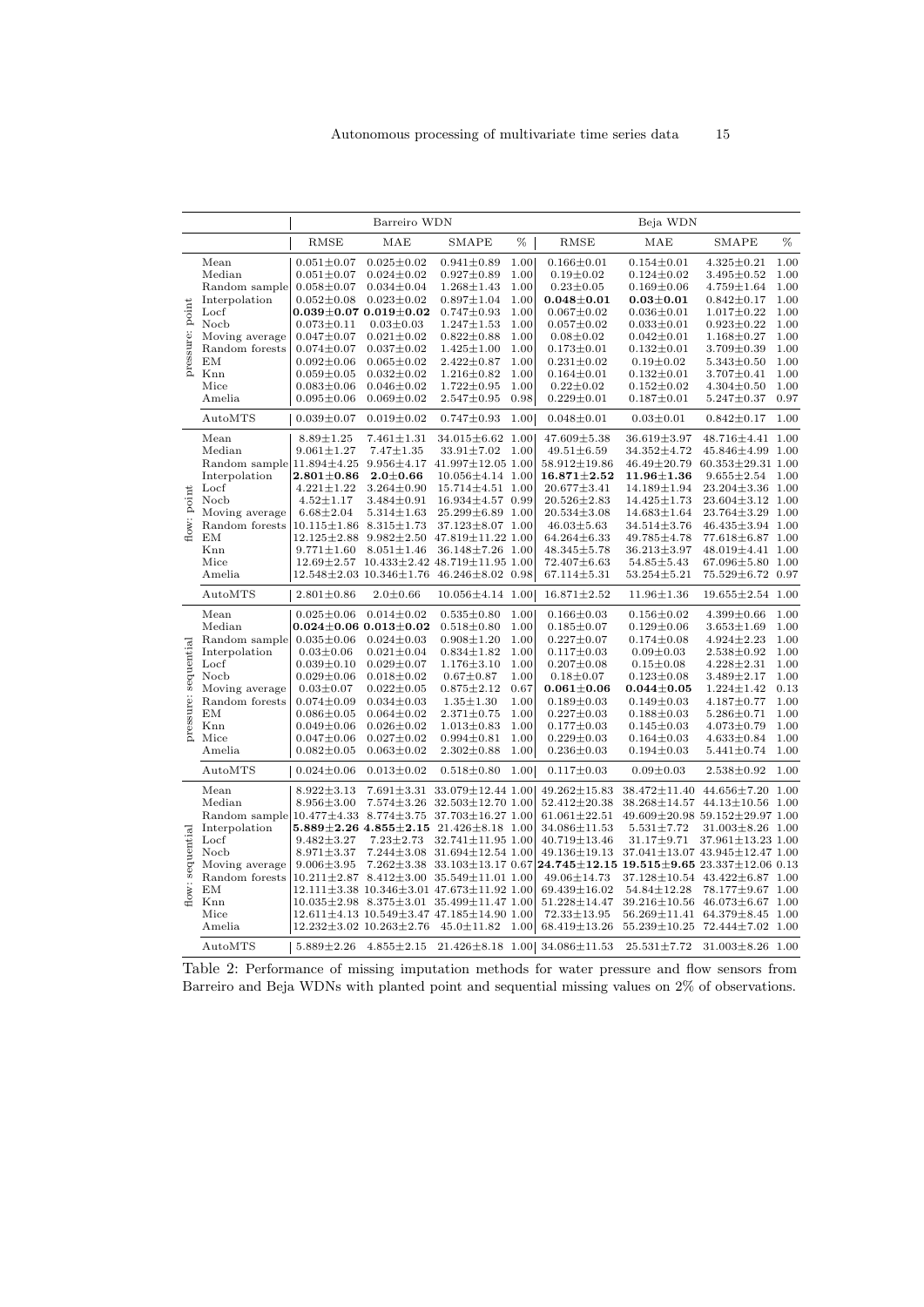

Fig. 5: AutoMTS tool: graphical user interface.

can alternatively describe a single event, identifying the timestamp, sensor and collected measurement. To guarantee that ground truth is assessed over the provided series data, each sensor needs to have at least one period of four weeks without missing observations. Otherwise, synthetic series are generated for the parameterization and selection of methods. Once the uploaded dataset passes the initial validation process, it is possible to filter the dataset by selecting the time series (sensors) that we want to process. This can be done using *sensor* type and sensor name fields. It is possible to further filter the observations by time period on the *period* field, the days of the week on the *calendar* field (e.g. weekdays, holidays, saturdays), as well as the desirable time granularity for the target time series.

On the right panel it is possible to select the steps along the AutoMTS pipeline to be accomplished, in particular whether we want to conduct missing imputation and/or outlier detection. For both options, it is possible to select one of three distinct modes: i) the default mode which provides a simple rule-based decision on what is the most appropriate method given the general characteristics of the inputted series data; ii) the parametric mode which allows the user to select a desirable method method and its parameters; and, at last, iii) the fully automatic mode which runs AutoMTS (section 3) to autonomously identify the best method for each one of the sensors selected in the left panel.

The user can optionally specify the profile of the artificially planted missing values and outlier values to be considered along the evaluation stage of AutoMTS (as well as to provide statistics whenever the user opts to select default and parametric modes). Here the user can select the type, percentage and duration of artificial missings and outliers. It is also possible to select the number of sensors on where we want to plant the artificial inconsistencies. Finally, the user can also specify whether the inconsistencies must occur at the same time for the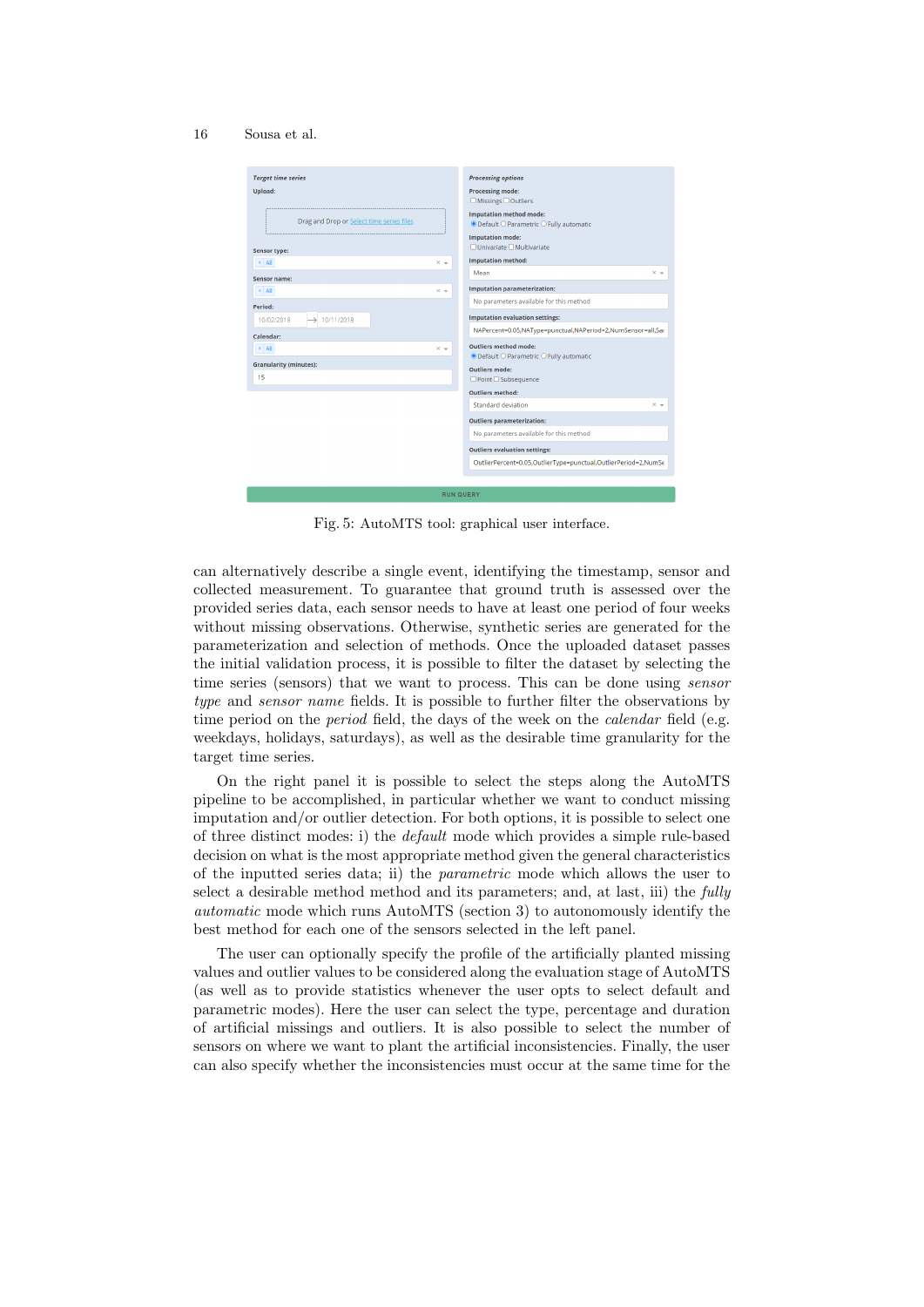inputted set of sensors or planted for each sensor individually, thus mimicking different real-world problems in heterogeneous networks.

After running the query, the application will return the original series with the missing values imputed and the outliers detected, together with performance statistics whenever the user opted for generating ground truth by planting artificial inconsistencies. Figure 6 provides a summarized view of the outputs. The user can use interactive zooming and filtering facilities on the displayed series, and access a generated report with the results of the assessment with a similar format as the ones presented along the previous section.



Fig. 6: AutoMTS tool: output overview.

# 5 Conclusion

This work proposed a methodology, AutoMTS, for the fully-autonomous and quality-driven processing of time series data produced by networks of heterogeneous sensors. AutoMTS is parameter-free and offers strict guarantees of optimality as it places robust principles to assess, hyperparameterize and select state-of-the-art processing methods. To this end, ground truth is produced from conserved series segments in accordance with the eligible error profiles. AutoMTS further provides a comprehensive coverage of state-of-the-art methods for missing imputation, outlier detection and gross-error removal from time series data. AutoMTS implements processing methods able to explore the aided guidance from cross-variable dependencies in the presence of multivariate time series data. In addition, we guarantee the presence of methods able to deal with varying types and amount of missing and outlier values, including both point and serial occurrences of varying duration and recurrence.

The experimental assessment of AutoMTS over two real-world study cases – water distribution network systems with different sampling rates, water consumption patterns and error profiles – confirm the significance of the above contributions. The gathered results confirm the relevance of the proposed AutoMTS methodology, highlighting that processing choices are highly specific to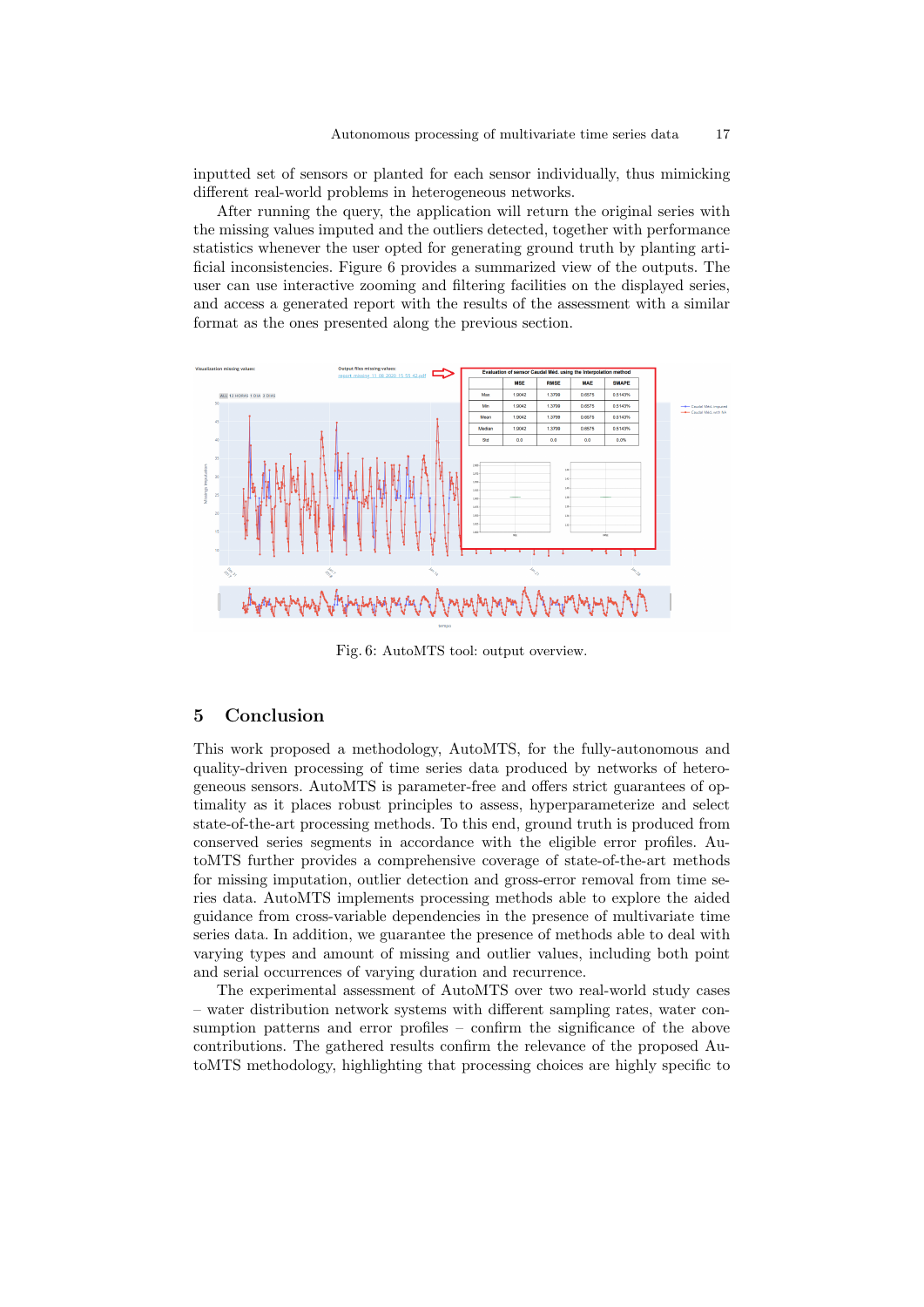each sensor and thus guarantees of optimality can only be provided under comprehensive and robust assessments. Also, results further offer a thorough comparison of state-of-the-art imputation and outlier detection methods, evidencing inherent strengths and limitations to handle diverse error profiles in real-world series data with varying regularities.

This work opens up possibilities for the processing of networks of sensors, particularly those networks that are large in size, heterogeneous in nature, or whose regularities are subjected to significant changes along time. AutoMTS surpasses the need for laborious processing decisions in these contexts, autonomously leveraging time series data quality for subsequent analytics.

As future work, we aim to extend the proposed methodology to guarantee the online processing of time series data streams for real-time monitoring tasks.

Acknowledgements. The authors thank the support of *Câmara Municipal do Bar*reiro, Câmara Municipal de Beja, Infraquinta and Câmara Municipal de Lisboa. This work is further supported by national funds through Fundação para a Ciência e Tecnologia under projects WISDOM (DSAIPA/DS/0089/2018), ILU (DSAIPA/DS/0111/ 2018), FARO (PTDC/EGE-ECO/30535/2017), and the INESC-ID (UIDB/50021/2020) and CeMAT/IST-ID (UID/Multi/04621/2019) pluriannuals.

|                                                |                                                                                                                                                                  | Barreiro WDN                                                                                                                                                                                                                                                                                                                                     |                                                     |                |                                                                                                                                                                       | Beja WDN                                                                                                                                             |                                                                                                                     |                                                                                                           |                                                                                                                                                                      |  |
|------------------------------------------------|------------------------------------------------------------------------------------------------------------------------------------------------------------------|--------------------------------------------------------------------------------------------------------------------------------------------------------------------------------------------------------------------------------------------------------------------------------------------------------------------------------------------------|-----------------------------------------------------|----------------|-----------------------------------------------------------------------------------------------------------------------------------------------------------------------|------------------------------------------------------------------------------------------------------------------------------------------------------|---------------------------------------------------------------------------------------------------------------------|-----------------------------------------------------------------------------------------------------------|----------------------------------------------------------------------------------------------------------------------------------------------------------------------|--|
|                                                |                                                                                                                                                                  | F1-score                                                                                                                                                                                                                                                                                                                                         | Accuracy                                            | Precision      | Recall                                                                                                                                                                | F <sub>1</sub> -score                                                                                                                                | Accuracy                                                                                                            | Precision                                                                                                 | Recall                                                                                                                                                               |  |
| oint<br>$\mathbf{a}$                           | Standard deviation<br>Inter quartile range<br>Isolation forests<br>Local outlier factor $0.322 \pm 0.00$ 0.918 $\pm$ 0.00 1.0 $\pm$ 0.00<br>Dbscan<br><b>SAX</b> | $0.272 \pm 0.00$ $0.896 \pm 0.00$ $1.0 \pm 0.00$<br>$0.322 \pm 0.00$ $0.918 \pm 0.00$ $1.0 \pm 0.00$<br>$0.0 + 0.00$<br>$0.038 \pm 0.00$ $0.023 \pm 0.00$ $1.0 \pm 0.00$                                                                                                                                                                         | $0.979 \pm 0.00$                                    | $0.0 + 0.00$   | $0.189 \pm 0.11$ $0.976 \pm 0.00$ $0.149 \pm 0.09$ $0.262 \pm 0.13$<br>$0.157 \pm 0.00$<br>$0.192 \pm 0.00$<br>$0.192 \pm 0.00$<br>$0.0 \pm 0.00$                     | $0.132 \pm 0.06$<br>$0.058 \pm 0.04$<br>$0.337 \pm 0.01$<br>$0.0 + 0.00$<br>$0.0 \pm 0.00$<br>$0.019 \pm 0.00$ 0.684 $\pm$ 0.29                      | $0.982 \pm 0.00$<br>$0.981 \pm 0.00$<br>$0.922 \pm 0.00$<br>$0.881 \pm 0.00$<br>$0.98 + 0.00$<br>$0.941 \pm 0.11$   | $0.072 \pm 0.03$<br>$0.031 \pm 0.02$<br>$1.0 + 0.00$<br>$0.0 + 0.00$<br>$0.0 + 0.00$<br>$1.0 + 0.00$      | $1.0 + 0.00$<br>$0.767 \pm 0.42$<br>$0.202 \pm 0.00$<br>$0.0 + 0.00$<br>$0.0 + 0.00$<br>$0.582 \pm 0.29$                                                             |  |
|                                                | AutoMTS                                                                                                                                                          | $0.322 \pm 0.00$ $0.918 \pm 0.00$                                                                                                                                                                                                                                                                                                                |                                                     | $1.0 \pm 0.00$ | $0.192 \pm 0.00$                                                                                                                                                      | $0.684 \pm 0.29$                                                                                                                                     | $0.941 \pm 0.11$                                                                                                    | $1.0 \pm 0.00$                                                                                            | $0.582 \pm 0.29$                                                                                                                                                     |  |
| oint<br>$\mathbf{a}$<br>flow:                  | Standard deviation<br>Inter quartile range<br>Isolation forests<br>Local outlier factor<br>Dbscan<br><b>SAX</b>                                                  | $0.615 \pm 0.11$ $0.989 \pm 0.00$ $0.454 \pm 0.12$<br>$0.787 \pm 0.10$ 0.993 $\pm$ 0.00 0.659 $\pm$ 0.13<br>$0.321 \pm 0.00$ $0.918 \pm 0.00$ $1.0 \pm 0.00$<br>$0.309 \pm 0.02$ $0.917 \pm 0.00$ $0.964 \pm 0.07$<br>$0.602 \pm 0.06$ 0.976 $\pm$ 0.00 0.959 $\pm$ 0.12<br>$0.357 \pm 0.12$ $0.916 \pm 0.05$ $1.0 \pm 0.00$                     |                                                     |                | $1.0 + 0.00$<br>$1.0 + 0.00$<br>$0.191 \pm 0.00$<br>$0.184 \pm 0.01$<br>$0.439 \pm 0.04$<br>$0.224 \pm 0.09$                                                          | $\bm{ 0.779\pm0.03 }$<br>$0.445 \pm 0.01$<br>$0.332 \pm 0.00$<br>$0.089 \pm 0.02$<br>$0.415 \pm 0.02$<br>$0.504 \pm 0.08$                            | $0.991 \pm 0.00$<br>$0.95 \pm 0.00$<br>$0.92 \pm 0.00$<br>$0.891 \pm 0.00$<br>$0.949 \pm 0.00$<br>$0.959 \pm 0.01$  | $1.0{\pm}0.00$<br>$1.0{\pm}0.00$<br>$0.912 \pm 0.06$ $0.269 \pm 0.01$<br>$1.0 \pm 0.00$                   | $0.772 \pm 0.04$ 0.788 $\pm$ 0.02<br>$0.287 \pm 0.01$<br>$0.199 \pm 0.00$<br>$0.269 \pm 0.07$ $0.054 \pm 0.01$<br>$0.341 \pm 0.07$                                   |  |
|                                                | AutoMTS                                                                                                                                                          | $0.787 \pm 0.10$ $0.993 \pm 0.00$ $0.659 \pm 0.13$                                                                                                                                                                                                                                                                                               |                                                     |                | $1.0 \pm 0.00$                                                                                                                                                        | $0.779 \pm 0.03$                                                                                                                                     |                                                                                                                     | $0.991 \pm 0.00$ $0.772 \pm 0.04$ $0.788 \pm 0.02$                                                        |                                                                                                                                                                      |  |
| segment                                        | Standard deviation<br>Inter quartile range<br>Isolation forests<br>Local outlier factor<br>Dbscan<br><b>SAX</b>                                                  | $0.253 \pm 0.00$ $0.895 \pm 0.00$ $1.0 \pm 0.00$<br>$0.301 \pm 0.00$ $0.917 \pm 0.00$ $1.0 \pm 0.00$<br>$0.3 \pm 0.00$<br>$0.0 + 0.00$<br>$0.035 \pm 0.00$ $0.021 \pm 0.00$ $1.0 \pm 0.00$                                                                                                                                                       | $0.917 \pm 0.00$ 1.0 $\pm$ 0.00<br>$0.981 \pm 0.00$ | $0.0 \pm 0.00$ | $0.141 \pm 0.12$ $0.977 \pm 0.00$ $0.114 \pm 0.10$ $0.189 \pm 0.15$<br>$0.145 \pm 0.00$<br>$0.177 \pm 0.00$<br>$0.177 \pm 0.00$<br>$0.0 \pm 0.00$<br>$0.018 \pm 0.00$ | $0.054 \pm 0.05$<br>$0.341 \!\pm\! 0.01$<br>$0.0 + 0.00$<br>$0.0 + 0.00$<br>$0.64 \pm 0.31$                                                          | $0.98 + 0.00$<br>$0.922 \pm 0.00$<br>$0.881 \pm 0.00$<br>$0.98 + 0.00$<br>$0.925 \pm 0.13$                          | $1.0 \pm 0.00$<br>$0.0 + 0.00$<br>$0.0 + 0.00$<br>$0.976 \pm 0.13$ $0.561 \pm 0.31$                       | $0.136 \pm 0.06$ 0.981 $\pm$ 0.00 0.074 $\pm$ 0.03 0.967 $\pm$ 0.18<br>$0.028 \pm 0.03$ $0.733 \pm 0.44$<br>$0.205 \pm 0.00$<br>$0.0 + 0.00$<br>$0.0 + 0.00$         |  |
| pressure:<br>pressure:<br>ent<br>segm<br>flow: | AutoMTS                                                                                                                                                          | $0.301 \pm 0.00$ $0.917 \pm 0.00$                                                                                                                                                                                                                                                                                                                |                                                     | $1.0 \pm 0.00$ | $0.177 \pm 0.00$                                                                                                                                                      | $0.341 \pm 0.01$                                                                                                                                     | $0.922 \pm 0.00$                                                                                                    | $1.0 \pm 0.00$                                                                                            | $0.205 \pm 0.00$                                                                                                                                                     |  |
|                                                | Standard deviation<br>Inter quartile range<br>Isolation forests<br>Local outlier factor<br>Dbscan<br><b>SAX</b><br>AutoMTS                                       | $0.653 \pm 0.11$ $0.991 \pm 0.00$ $0.494 \pm 0.12$<br>$0.827 \pm 0.07$ 0.995 $\pm$ 0.00 0.711 $\pm$ 0.10<br>$0.3 \pm 0.00$<br>$0.294 \pm 0.01$ $0.916 \pm 0.00$ $0.981 \pm 0.04$<br>$0.597 \pm 0.06$ $0.976 \pm 0.00$ $0.983 \pm 0.09$<br>$0.366 \pm 0.12$ $0.928 \pm 0.04$ $1.0 \pm 0.00$<br>$0.827 \pm 0.07$ $0.995 \pm 0.00$ $0.711 \pm 0.10$ | $0.917 \pm 0.00$ 1.0 $\pm$ 0.00                     |                | $1.0 + 0.00$<br>$1.0 + 0.00$<br>$0.177 \pm 0.00$<br>$0.173 \pm 0.01$<br>$0.429 \pm 0.04$<br>$0.231 \pm 0.09$<br>$1.0 \pm 0.00$                                        | $\vert 0.787 \pm 0.03 \vert$<br>$0.441 \pm 0.03$<br>$0.336 \pm 0.00$<br>$0.093 \pm 0.03$<br>$0.416 \pm 0.03$<br>$0.508 \pm 0.09$<br>$0.787 \pm 0.03$ | $0.992 \pm 0.00$<br>$0.948 \pm 0.01$<br>$0.92 \pm 0.00$<br>$0.891 \pm 0.00$<br>$0.948 \pm 0.00$<br>$0.958 \pm 0.01$ | $1.0 \pm 0.00$<br>$0.91 \pm 0.07$<br>$1.0 \pm 0.00$<br>$0.992 \pm 0.00$ $0.778 \pm 0.05$ $0.799 \pm 0.02$ | $0.778 \pm 0.05$ 0.799 $\pm$ 0.02<br>$0.283 \pm 0.02$<br>$1.0 \pm 0.00$ $0.202 \pm 0.00$<br>$0.277 \pm 0.10$ $0.056 \pm 0.02$<br>$0.27 \pm 0.01$<br>$0.346 \pm 0.08$ |  |
|                                                |                                                                                                                                                                  |                                                                                                                                                                                                                                                                                                                                                  |                                                     |                |                                                                                                                                                                       |                                                                                                                                                      |                                                                                                                     |                                                                                                           |                                                                                                                                                                      |  |

# A Supplementary material

Table 3: Performance of outlier detection methods for water pressure and flow sensors from Barreiro and Beja WDNs with planted point and sequential outliers on 2% of observations.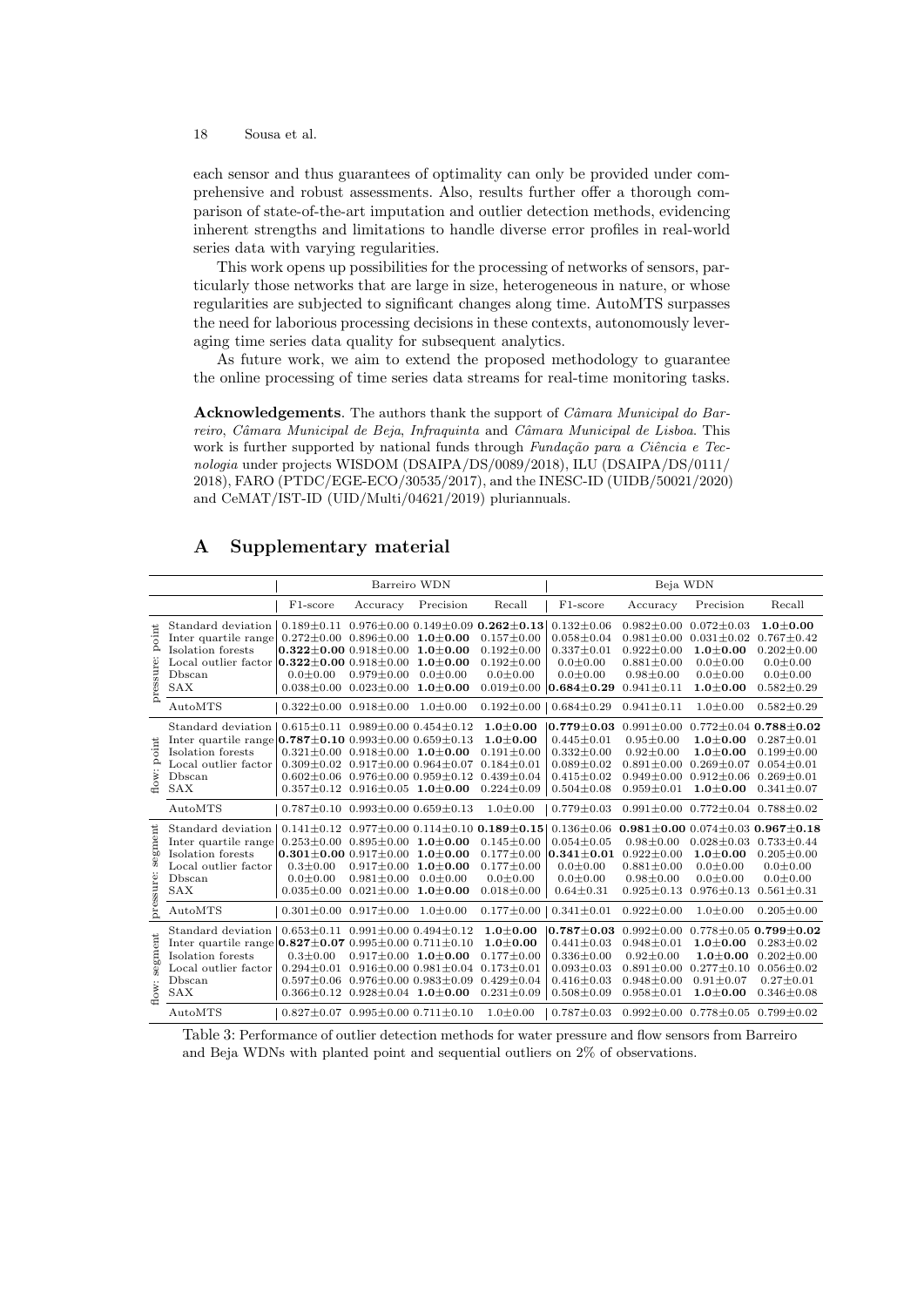Autonomous processing of multivariate time series data 19

|                         |                                                                                                                                     |                                                                                                                                                                                                                                                      | Barreiro WDN                                                                                                                                                                                                                                                |                                                                                                                                                                                                                                                                                                | Beja WDN                                                                                     |                                                                                                                                                                                                                                                                                                                        |                                                                                                                                                                                                                                                         |                                                                                                                                                                                                                                                        |                                                                                              |
|-------------------------|-------------------------------------------------------------------------------------------------------------------------------------|------------------------------------------------------------------------------------------------------------------------------------------------------------------------------------------------------------------------------------------------------|-------------------------------------------------------------------------------------------------------------------------------------------------------------------------------------------------------------------------------------------------------------|------------------------------------------------------------------------------------------------------------------------------------------------------------------------------------------------------------------------------------------------------------------------------------------------|----------------------------------------------------------------------------------------------|------------------------------------------------------------------------------------------------------------------------------------------------------------------------------------------------------------------------------------------------------------------------------------------------------------------------|---------------------------------------------------------------------------------------------------------------------------------------------------------------------------------------------------------------------------------------------------------|--------------------------------------------------------------------------------------------------------------------------------------------------------------------------------------------------------------------------------------------------------|----------------------------------------------------------------------------------------------|
|                         |                                                                                                                                     | <b>RMSE</b>                                                                                                                                                                                                                                          | MAE                                                                                                                                                                                                                                                         | SMAPE                                                                                                                                                                                                                                                                                          | $%$                                                                                          | RMSE                                                                                                                                                                                                                                                                                                                   | MAE                                                                                                                                                                                                                                                     | SMAPE                                                                                                                                                                                                                                                  | %                                                                                            |
| pressure: point         | Mean<br>Median<br>Random sample<br>Interpolation<br>Locf<br>Nocb<br>Moving average<br>Random forests<br>ΕM<br>Knn<br>Mice<br>Amelia | $0.064 \pm 0.05$<br>$0.065 \pm 0.05$<br>$0.07 \pm 0.05$<br>$0.058 \pm 0.05$<br>$0.062 \pm 0.05$<br>$0.062 \pm 0.06$<br>$0.055{\pm}0.04$<br>$0.089 \pm 0.04$<br>$0.098 \pm 0.03$<br>$0.069 \pm 0.04$<br>$0.084 \pm 0.04$<br>$0.104 \pm 0.04$          | $0.025 \pm 0.01$<br>$0.024 \pm 0.01$<br>$0.033 \pm 0.03$<br>$0.019 \pm 0.01$<br>$0.021 \pm 0.01$<br>$0.021 \pm 0.01$<br>$0.018 \pm 0.01$<br>$0.037 \pm 0.01$<br>$0.065 \pm 0.01$<br>$0.032 \pm 0.01$<br>$0.043 \pm 0.01$<br>$0.068 \pm 0.01$                | $0.933 \pm 0.43$<br>$0.921 \pm 0.42$<br>$1.247 \pm 0.91$<br>$0.731 \pm 0.37$<br>$0.796 \pm 0.36$<br>$0.808 \pm 0.43$<br>$0.712 \pm 0.33$<br>$1.414 \pm 0.41$<br>$2.404 \pm 0.28$<br>$1.19 \pm 0.38$<br>$1.574 \pm 0.49$<br>$2.508 \pm 0.54$                                                    | 1.00<br>1.00<br>1.00<br>0.99<br>0.99<br>0.99<br>0.99<br>1.00<br>1.00<br>1.00<br>1.00<br>0.90 | $0.166 \pm 0.00$<br>$0.192 \pm 0.01$<br>$0.23 \pm 0.04$<br>$0.05{\pm}0.00$<br>$0.068 \pm 0.01$<br>$0.065 \pm 0.01$<br>$0.078 \pm 0.01$<br>$0.175 \pm 0.01$<br>$0.228 \pm 0.01$<br>$0.166 \pm 0.01$<br>$0.221 \pm 0.01$<br>$0.234 \pm 0.01$                                                                             | $0.154 \pm 0.00$<br>$0.125 \pm 0.01$<br>$0.168 \pm 0.05$<br>$0.031{\pm}0.00$<br>$0.036 \pm 0.00$<br>$0.035 \pm 0.00$<br>$0.04 \pm 0.00$<br>$0.133 \pm 0.01$<br>$0.188 \pm 0.01$<br>$0.135 \pm 0.01$<br>$0.154 \pm 0.01$<br>$0.19 + 0.01$                | $4.335 \pm 0.08$<br>$3.517 \pm 0.18$<br>$4.737 \pm 1.45$<br>$0.857 \pm 0.06$<br>$0.999 \pm 0.10$<br>$0.973 \pm 0.09$<br>$1.113 \pm 0.10$<br>$3.752 \pm 0.18$<br>$5.275 \pm 0.23$<br>$3.806 \pm 0.15$<br>$4.337 \pm 0.24$<br>$5.342 \pm 0.21$           | 1.00<br>1.00<br>1.00<br>1.00<br>1.00<br>1.00<br>1.00<br>1.00<br>1.00<br>1.00<br>1.00<br>0.90 |
|                         | AutoMTS                                                                                                                             | $0.055 \pm 0.04$                                                                                                                                                                                                                                     | $0.018 \pm 0.01$                                                                                                                                                                                                                                            | $0.712 \pm 0.33$                                                                                                                                                                                                                                                                               | 0.99                                                                                         | $0.05 \pm 0.00$                                                                                                                                                                                                                                                                                                        | $0.031 \pm 0.00$                                                                                                                                                                                                                                        | $0.857 \pm 0.06$                                                                                                                                                                                                                                       | 1.00                                                                                         |
| flow: point             | Mean<br>Median<br>Random sample<br>Interpolation<br>Locf<br>Noch<br>Moving average<br>Random forests<br>ΕM<br>Knn<br>Mice<br>Amelia | $8.878 \pm 0.58$<br>$8.976 \pm 0.57$<br>12.186±4.31<br>$4.602 \pm 0.47$<br>$4.878 \pm 0.55$<br>$7.021 \pm 0.79$<br>$10.086 \pm 0.83$<br>$12.08 \pm 0.85$<br>$9.639 \pm 0.73$<br>$13.291 \pm 1.05$<br>$12.11 \pm 0.94$                                | $7.331 \pm 0.57$<br>$7.312 \pm 0.58$<br>$10.31 \pm 4.14$<br>$2.927 \pm 0.32$ $2.055 \pm 0.25$<br>$3.49 \pm 0.34$<br>$3.649 \pm 0.35$<br>$5.48 \pm 0.59$<br>$8.085 \pm 0.78$<br>$9.806 \pm 0.72$<br>$7.857 \pm 0.66$<br>$10.893 \pm 1.03$<br>$9.78 \pm 0.82$ | $32.584 \pm 2.57$ 1.00<br>$32.392 \pm 2.70$ 1.00<br>$42.831 \pm 12.28$ 1.00<br>$9.821 \pm 1.23$<br>$16.146 \pm 1.65$ 0.99<br>$16.924 \pm 1.43$ 0.99<br>$25.245 \pm 2.28$ 0.99<br>$35.154 \pm 3.40$ 1.00<br>$46.242 \pm 3.74$ 1.00<br>34.557±2.72<br>$49.257 \pm 5.83$<br>42.972±4.07 0.90      | 0.99<br>1.00<br>1.00                                                                         | $47.573 \pm 2.71$<br>$49.678 \pm 3.18$<br>$59.523 \pm 17.85$<br>$17.246 \pm 1.34$<br>$21.231 \pm 1.60$<br>$21.133 \pm 1.57$<br>$21.595 \pm 1.46$<br>$47.097 \pm 3.20$<br>$66.136 \pm 3.22$<br>$47.803 \pm 2.11$<br>$72.356 \pm 5.04$<br>$65.755 \pm 2.65$                                                              | $36.25 \pm 1.68$<br>$34.009 \pm 2.14$<br>$46.715 \pm 19.59$<br>$12.137 \pm 0.79$<br>$14.692 \pm 0.85$<br>$14.565 \pm 1.01$<br>$15.242 \pm 0.83$<br>$34.74 \pm 2.29$<br>$50.566 \pm 2.36$<br>$35.747 \pm 1.66$<br>$54.984 \pm 4.83$<br>$51.807 \pm 2.21$ | $48.104 \pm 1.96$<br>$45.249 \pm 2.21$<br>$60.721 \pm 28.42$ 1.00<br>$19.849 \pm 1.08$ 1.00<br>$23.877 \pm 1.62$ 1.00<br>24.047±1.59<br>$24.077 \pm 1.57$<br>$46.244 \pm 2.00$<br>79.039±3.73<br>47.494±2.00<br>$66.829 \pm 5.40$<br>$71.872 \pm 3.35$ | 1.00<br>1.00<br>1.00<br>1.00<br>1.00<br>1.00<br>1.00<br>1.00<br>0.90                         |
|                         | AutoMTS                                                                                                                             | $2.927 \pm 0.32$                                                                                                                                                                                                                                     | $2.055 \pm 0.25$                                                                                                                                                                                                                                            | $9.821 \pm 1.23$                                                                                                                                                                                                                                                                               | 0.99                                                                                         | $17.246 \pm 1.34$                                                                                                                                                                                                                                                                                                      | $12.137 \pm 0.79$                                                                                                                                                                                                                                       | $19.849 \pm 1.08$                                                                                                                                                                                                                                      | 1.00                                                                                         |
| sequential<br>pressure: | Mean<br>Median<br>Random sample<br>Interpolation<br>Locf<br>Noch<br>Moving average<br>Random forests<br>EM<br>Knn<br>Mice<br>Amelia | $0.021 \pm 0.02$<br>$0.02 \pm 0.02$<br>$0.03 \pm 0.03$<br>$0.03 \pm 0.06$<br>$0.043 \pm 0.11$<br>$0.022 \pm 0.02$<br>$0.031 \pm 0.07$<br>$0.064 \pm 0.04$<br>$0.078 \pm 0.01$<br>$0.045 \pm 0.02$<br>$0.056 \pm 0.02$<br>$0.073 \pm 0.02$            | $0.013 \pm 0.00$<br>$0.012 \pm 0.00$<br>$0.022 \pm 0.03$<br>$0.021 \pm 0.04$<br>$0.032 \pm 0.08$<br>$0.014 \pm 0.01$<br>$0.022 \pm 0.05$<br>$0.027 \pm 0.01$<br>$0.061 \pm 0.01$<br>$0.024 \pm 0.00$<br>$0.032 \pm 0.01$<br>$0.056 \pm 0.01$                | $0.464 \pm 0.13$<br>$0.427 \pm 0.13$<br>$0.816 \pm 0.95$<br>$0.817 \pm 1.58$<br>$1.265 \pm 3.34$<br>$0.533 \pm 0.20$<br>$0.887 \pm 2.12$<br>$1.013 \pm 0.33$<br>$2.21 \pm 0.19$<br>$0.871 \pm 0.16$<br>$1.167 \pm 0.31$<br>$2.026 \pm 0.41$                                                    | 1.00<br>1.00<br>1.00<br>1.00<br>1.00<br>1.00<br>0.12<br>1.00<br>1.00<br>1.00<br>1.00<br>0.89 | $0.169 \pm 0.01$<br>$0.197 \pm 0.01$<br>$0.23 \pm 0.04$<br>$0.207 \pm 0.01$<br>$0.24 \pm 0.03$<br>$0.237 \pm 0.03$<br>$0.061 \pm 0.07$<br>$0.189 \pm 0.01$<br>$0.23 \pm 0.01$<br>$0.178 + 0.01$<br>$0.229 \pm 0.01$<br>$0.238 \pm 0.01$                                                                                | $0.157 \pm 0.00$<br>$0.13 \pm 0.01$<br>$0.168 + 0.05$<br>$0.164 \pm 0.01$<br>$0.177 \pm 0.04$<br>$0.175 \pm 0.03$<br>$0.044 \pm 0.05$<br>$0.147 \pm 0.01$<br>$0.189 \pm 0.01$<br>$0.146 \pm 0.01$<br>$0.162 \pm 0.01$<br>$0.194 \pm 0.01$               | $4.416 \pm 0.13$<br>$3.684 \pm 0.34$<br>$4.729 \pm 1.31$<br>$4.618 \pm 0.39$<br>$4.998 \pm 1.15$<br>$4.955 \pm 0.91$<br>$1.225 \pm 1.42$<br>$4.155 \pm 0.24$<br>$5.326 \pm 0.22$<br>$4.112 \pm 0.19$<br>$4.587 \pm 0.30$<br>$5.433 \pm 0.33$           | 1.00<br>1.00<br>1.00<br>1.00<br>1.00<br>1.00<br>0.03<br>1.00<br>1.00<br>1.00<br>1.00<br>0.89 |
|                         | AutoMTS                                                                                                                             | $0.02 \pm 0.02$                                                                                                                                                                                                                                      | $0.012 \pm 0.00$                                                                                                                                                                                                                                            | $0.427 \pm 0.13$                                                                                                                                                                                                                                                                               | 1.00                                                                                         | $0.169 \pm 0.01$                                                                                                                                                                                                                                                                                                       | $0.157 \pm 0.00$                                                                                                                                                                                                                                        | $4.416 \pm 0.13$                                                                                                                                                                                                                                       | 1.00                                                                                         |
| flow: sequential        | Mean<br>Median<br>Random sample<br>Interpolation<br>Locf<br>Noch<br>Moving average<br>Random forests<br>ΕM<br>Knn<br>Mice<br>Amelia | $8.839 \pm 1.09$<br>$8.884 \pm 0.98$<br>$11.589 \pm 3.59$<br>$10.273 \pm 1.21$<br>12.074±2.19<br>$11.092 \pm 2.30$<br>$\mathbf{8.803} \!\pm\! 3.96$<br>$9.913 \pm 1.07$<br>12.193±1.44<br>$9.431 \pm 1.13$<br>$12.148 \pm 1.79$<br>$12.125 \pm 1.38$ | $7.415 \pm 1.25$<br>$7.321 \pm 1.20$<br>$9.644 \pm 3.29$<br>$8.493 \pm 1.13$<br>$9.705 \pm 1.90$<br>$9.055 \pm 1.90$<br>$7.961 \pm 1.05$<br>$9.957 \pm 1.25$<br>$7.696 \pm 1.17$<br>$9.931 \pm 1.55$<br>$9.771 \pm 1.29$                                    | 32.556±4.45 1.00<br>$32.073 \pm 4.38$ 1.00<br>$41.054 \pm 11.91$ 1.00<br>37.44±4.24<br>$43.785 \pm 8.47$ 1.00<br>$39.8 \pm 8.14$<br>7.065 $\pm$ 3.39 31.923 $\pm$ 13.69 0.12<br>34.648±3.79 1.00<br>$46.583 \pm 5.41$ 1.00<br>$33.592 \pm 4.34$ 1.00<br>$44.663 \pm 7.75$<br>$43.056 \pm 5.90$ | 1.00<br>1.00<br>1.00<br>0.89                                                                 | $53.752 \pm 13.36$<br>$56.946 \pm 18.43$<br>$65.0 \pm 21.24$<br>$40.72 \pm 10.25$<br>$44.045 \pm 11.33$<br>$47.163 \pm 15.20$<br>${\bf 24.396 {\pm 12.08}}$ ${\bf 19.166 {\pm 9.47}}$ ${\bf 23.783 {\pm 12.51}}$ ${\bf 0.03}$<br>53.638±13.67<br>73.736±13.64<br>$54.104 \pm 12.18$<br>75.86±6.55<br>$70.062 \pm 8.17$ | $40.987 \pm 9.06$<br>$41.172 \pm 12.99$<br>$31.124 \pm 7.20$<br>$33.286 \pm 8.19$<br>37.099±12.08 44.922±12.72 1.00<br>$39.78 \pm 9.41$<br>$57.226 \pm 10.29$<br>$40.735 \pm 8.19$<br>58.838±5.76<br>$55.106 \pm 6.29$                                  | $46.883 \pm 3.85$<br>$46.95 \pm 8.74$<br>$51.602 \pm 19.29$ 60.692 $\pm 29.12$ 1.00<br>37.789 $\pm$ 6.21<br>$40.576 \pm 11.90$ 1.00<br>$45.504 \pm 4.33$<br>$79.993 \pm 5.61$<br>$47.224 \pm 3.77$<br>$67.721 \pm 4.48$<br>$70.747 \pm 3.56$           | 1.00<br>1.00<br>1.00<br>1.00<br>1.00<br>1.00<br>1.00<br>0.89                                 |
|                         | AutoMTS                                                                                                                             | $8.839 \pm 1.09$                                                                                                                                                                                                                                     | $7.415 \pm 1.25$                                                                                                                                                                                                                                            | $32.556 \pm 4.45$ 1.00                                                                                                                                                                                                                                                                         |                                                                                              | $40.72 \pm 10.25$                                                                                                                                                                                                                                                                                                      | $31.124 \pm 7.20$                                                                                                                                                                                                                                       | $37.789 \pm 6.21$ 1.00                                                                                                                                                                                                                                 |                                                                                              |

Table 4: Performance of imputation methods for water pressure and flow sensors from Barreiro and Beja WDNs with planted point and sequential missing values on 10% of observations.

## References

- [1] P. Gill, N. Jain, and N. Nagappan. "Understanding Network Failures in Data Centers: Measurement, Analysis, and Implications". In: Proceedings of the ACM SIGCOMM 2011 Conference. SIGCOMM 211. Toronto, Ontario, Canada: A
- [2] R. K. Jain. "A state space model-based method of seasonal adjustment". In: Monthly Lab. Rev. 124 (2001), p. 37.
- [3] W. W. Wei. "Time series analysis". In: The Oxford Handbook of Quantitative Methods in Psychology: Vol. 2. 2006.
- [4] M. S. Osman, A. M. Abu-Mahfouz, and P. R. Page. "A Survey on Data Imputation Techniques: Water Distribution System as a Use Case". In: IEEE Access 6 (2018), pp. 63279–63291. issn: 2169-3536.
- [5] D. J. Stekhoven and P. Bühlmann. "MissForest—non-parametric missing value imputation for mixed-type data". In: *Bioinformatics* 28.1 (Oct. 2011), pp. 112–118. ISSN: 1367-4803.